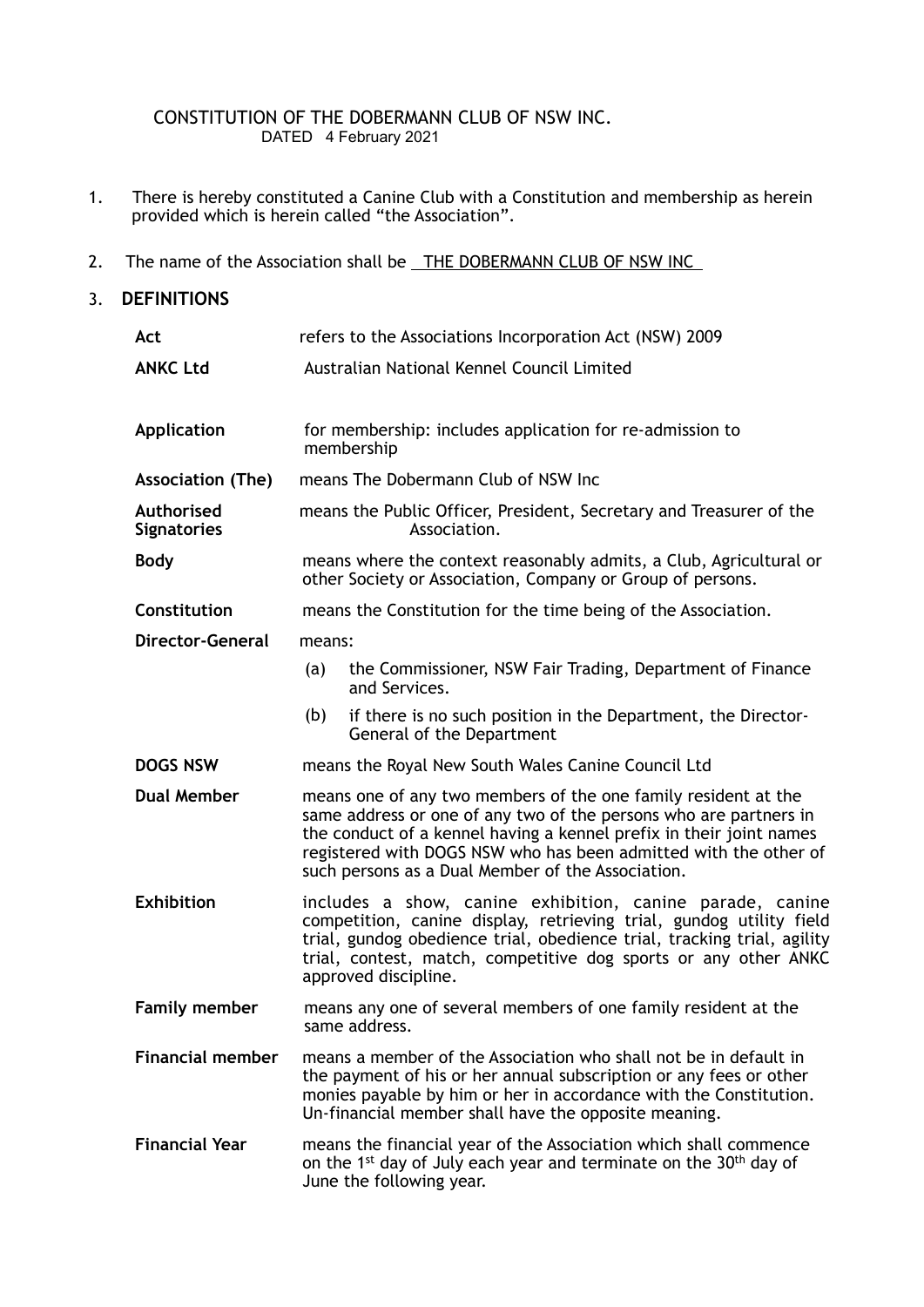| <b>Honorary Member</b><br>or Honorary Life<br>Member | means a person who is not a member, who upon the<br>recommendation of the Committee or upon a written nomination<br>signed by not less than five Members is elected by a resolution<br>passed in General Meeting by a majority of not less than three-<br>fourths of the Members voting in person thereat as an Honorary<br>Member for life or for such lesser period as may be so determined<br>and who in the opinion of such Meeting has rendered outstanding<br>services to the Canine Fancy or to the Association or for other good<br>and sufficient reason and who need not comply with the provisions<br>of Rule 7. |                                                                                                                                                                                                                                                                    |  |
|------------------------------------------------------|-----------------------------------------------------------------------------------------------------------------------------------------------------------------------------------------------------------------------------------------------------------------------------------------------------------------------------------------------------------------------------------------------------------------------------------------------------------------------------------------------------------------------------------------------------------------------------------------------------------------------------|--------------------------------------------------------------------------------------------------------------------------------------------------------------------------------------------------------------------------------------------------------------------|--|
| <b>Junior Member</b>                                 | means a person over the age of twelve years and under the age of<br>sixteen years who has been admitted as a member of the<br>Association.                                                                                                                                                                                                                                                                                                                                                                                                                                                                                  |                                                                                                                                                                                                                                                                    |  |
| Life Member                                          | means a Member who has been admitted to the Association as a<br>member for life, whether upon payment of a subscription or without<br>payment of a subscription as may be determined by the Members<br>from time to time.                                                                                                                                                                                                                                                                                                                                                                                                   |                                                                                                                                                                                                                                                                    |  |
| Member                                               | means a person who has been admitted to the Association as an<br>Ordinary or Dual or Family or Life member of the Association and<br>where the context otherwise so admits, shall include a person<br>admitted to any other category of membership.                                                                                                                                                                                                                                                                                                                                                                         |                                                                                                                                                                                                                                                                    |  |
| Member of the<br>Committee                           | where the context so admits shall be deemed to include the Office<br>Bearers.                                                                                                                                                                                                                                                                                                                                                                                                                                                                                                                                               |                                                                                                                                                                                                                                                                    |  |
| Objects                                              | means the Objects as required by DOGS NSW in Rule 4.                                                                                                                                                                                                                                                                                                                                                                                                                                                                                                                                                                        |                                                                                                                                                                                                                                                                    |  |
| <b>Office</b>                                        | means the Office of the Association, and shall be a place as<br>determined from time to time at which the records of the<br>Association are to be kept.                                                                                                                                                                                                                                                                                                                                                                                                                                                                     |                                                                                                                                                                                                                                                                    |  |
| <b>Office Bearers</b>                                | means the President, the Vice-President, Treasurer and Secretary<br>for the time being of the Association.                                                                                                                                                                                                                                                                                                                                                                                                                                                                                                                  |                                                                                                                                                                                                                                                                    |  |
| <b>Official Address</b>                              | means the residential residence of the Public Officer or Secretary.                                                                                                                                                                                                                                                                                                                                                                                                                                                                                                                                                         |                                                                                                                                                                                                                                                                    |  |
| Period of<br>Membership                              | in relation to a member, denotes the twelve months terminating at<br>midnight on the 30th day of June each year for which such member<br>is for the time being elected to membership of the Association or<br>such portion of that term during which his membership continues.                                                                                                                                                                                                                                                                                                                                              |                                                                                                                                                                                                                                                                    |  |
| Person                                               | where the context reasonably permits, includes an individual, a firm<br>or partnership, a company or corporation, or any other legal entity.                                                                                                                                                                                                                                                                                                                                                                                                                                                                                |                                                                                                                                                                                                                                                                    |  |
| <b>Public Officer</b>                                | means the person who is appointed as the Association's public<br>officer and until he is replaced by a person so appointed, includes<br>the person who is nominated as the Association's public officer in<br>the Association's application for registration.                                                                                                                                                                                                                                                                                                                                                               |                                                                                                                                                                                                                                                                    |  |
| <b>Regulations</b>                                   | means the Associations Incorporation Regulations 2009.                                                                                                                                                                                                                                                                                                                                                                                                                                                                                                                                                                      |                                                                                                                                                                                                                                                                    |  |
| Rule                                                 | means a provision of the Constitution and where the context so<br>admits, includes a paragraph or sub-paragraph thereof.                                                                                                                                                                                                                                                                                                                                                                                                                                                                                                    |                                                                                                                                                                                                                                                                    |  |
| Secretary                                            | (a                                                                                                                                                                                                                                                                                                                                                                                                                                                                                                                                                                                                                          | means the Honorary Secretary or Secretary of the Association,<br>and where the context reasonably permits, includes the<br>Assistant Secretary and any other person for the time being<br>appointed by the Committee to exercise the functions of the<br>Secretary |  |
|                                                      | (b)                                                                                                                                                                                                                                                                                                                                                                                                                                                                                                                                                                                                                         | if no such person holds that office - the public officer of the<br>association.                                                                                                                                                                                    |  |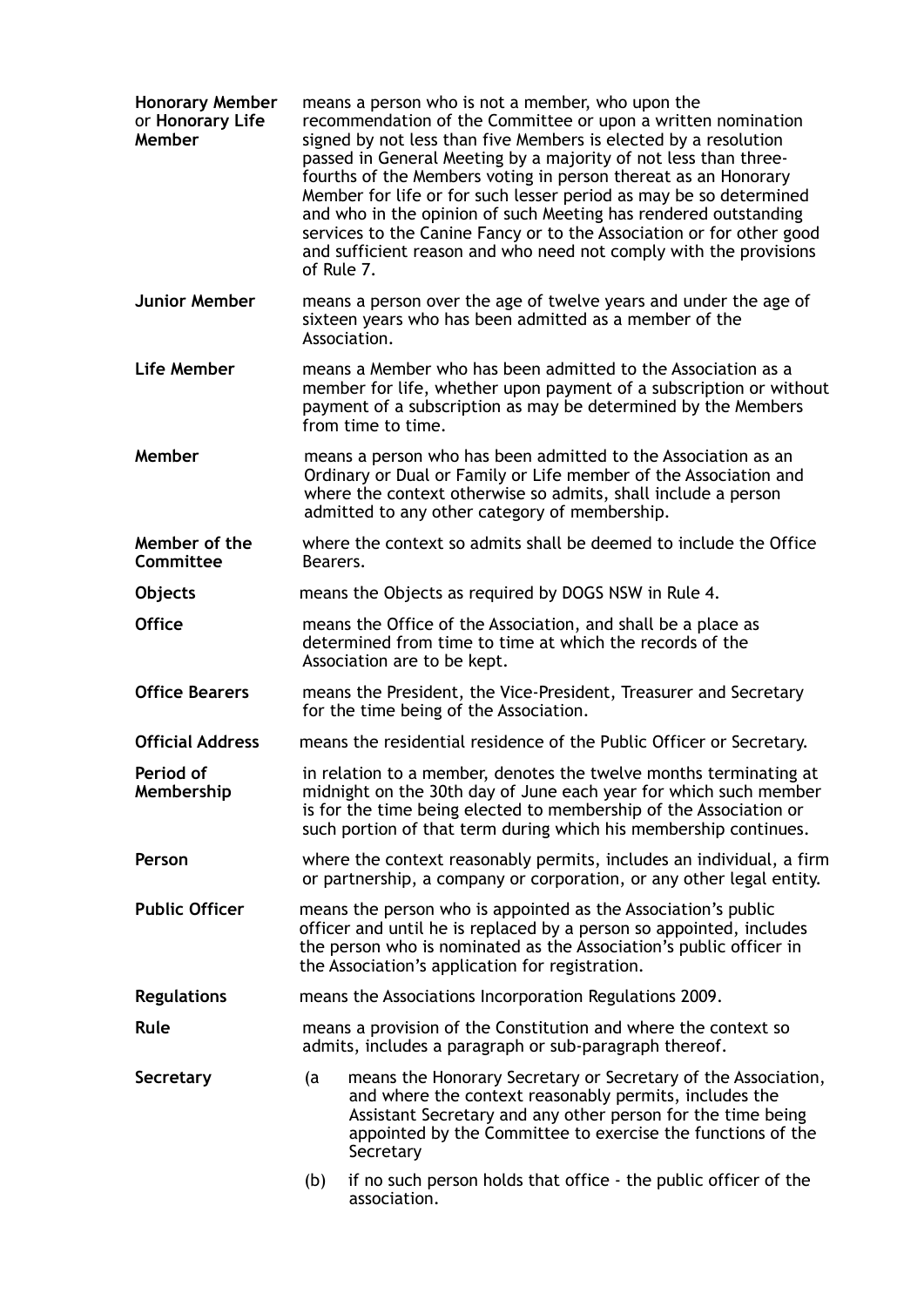- **Writing** includes printing, facsimiles and emails and any other like recognised means of communication or of reproducing words in visible form.
- a). Words used in the Constitution and Regulations where the context reasonably permits shall have the same meaning as the definition thereof, as set forth in the Constitution and Regulations of DOGS NSW.
- b). All other provisions where the context reasonably permits shall have the same meaning as set forth in Associations Incorporation Act (NSW) 2009 and any Regulations made under that Act.
- c). Words importing the male gender shall, where the context reasonably permits, include the female and neuter gender and the singular number shall include the plural number.
- d). In this constitution:
	- (i) a reference to a function includes a reference to a power, authority and duty, and
	- (ii) a reference to the exercise of a function includes, if the function is a duty, a reference to the performance of the duty.
- e). The provisions of the *[Interpretation Act 1987](http://www.legislation.nsw.gov.au/xref/inforce/?xref=Type%253Dact%2520AND%2520Year%253D1987%2520AND%2520no%253D15&nohits=y)* apply to and in respect of this constitution in the same manner as those provisions would so apply if this constitution were an instrument made under the Act.

## **OBJECTS**

- 4. The objects of the Association are:
	- (a) to affiliate with DOGS NSW;
	- (b) to promote and encourage the breeding of pure bred dogs;
	- (c) to promote and raise the standards and exhibiting of dogs;
	- (d) to promote and encourage the holding and conduct of canine exhibitions, shows, competitive trials and dog sports;
	- (e) to foster, promote and protect the interests of exhibitors of dogs at exhibitions and shows;
	- (f) to collect, verify and publish information relating to dogs and the breeding and exhibition of dogs;
	- (g) to educate and encourage members, breeders and judges to abide by the requirements and standards approved by DOGS NSW for the conduct of exhibitions and shows:
	- (h) to promote good fellowship and sportsmanship amongst members and those participating in or attending at exhibitions and shows;
	- (i) to inform members of and make known to them the laws and regulations of the State relating to the ownership and care of dogs, and the responsibility of owners for the conduct and actions of their dogs;
	- (j) to hold functions and lectures relating to dogs and to the objects of the Association generally;
	- (k) to make awards and donate prizes for competition at exhibitions and shows and for the competition by breeders and exhibitors of dogs;
	- (l) to foster relations with other Associations and bodies having similar aims;
	- (m) to promote and assist and to make contributions to canine veterinary research and other worthy canine causes;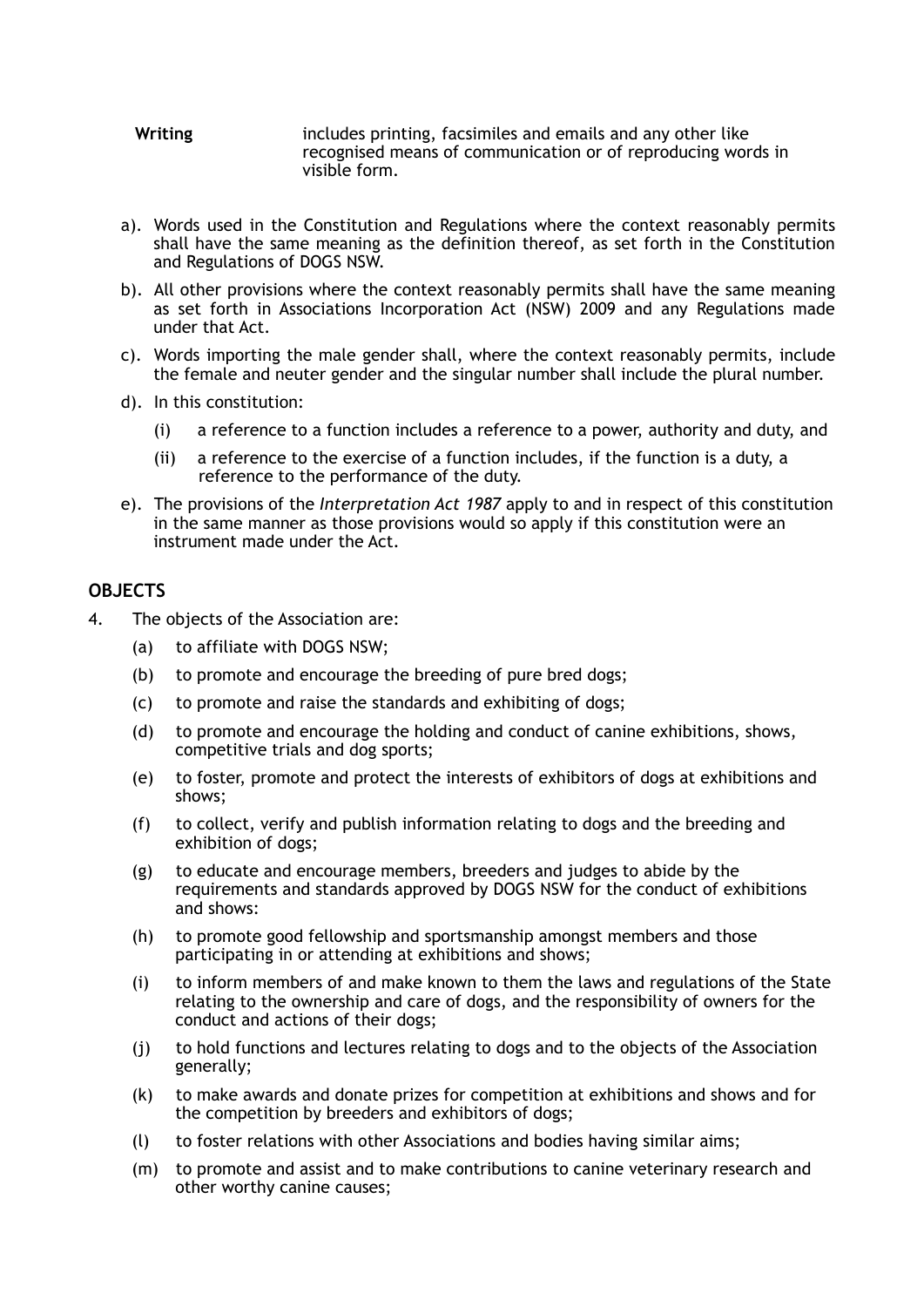- (n) to invest the funds of the Association not immediately required in such manner as the Members shall determine;
- (o) to carry on such other activities or promote or encourage interest in the breeding, upkeep and training of and the general well-being and improvement of all breeds of dogs and to do all such other things as may be necessary or conducive to carrying out the objects of the Association.

## **AFFILIATION WITH DOGS NSW**

- 5. The Members by a resolution passed in General Meeting by a majority of not less than three-fourths of the Members voting in person thereat may direct the Committee to apply for affiliation with DOGS NSW.
- 6. So long as the Association is an Affiliate of DOGS NSW, every member whether a member of DOGS NSW or not, shall be deemed to have agreed with DOGS NSW to be bound by the Rules and Regulations of DOGS NSW for the time being in force and at all times to submit to and carry out every determination, finding, decision, requirement or direction of DOGS NSW so far as the same shall relate to him.

## **MEMBERSHIP QUALIFICATION**

7. The membership of the Association shall be ;

 Not less than 10 financial members having the right to vote at General meetings of the Association providing that at all times each of those 10 financial members are;

(a) a financial member of Dogs NSW or another State member Body; and

 (b) the owner of a specimen of the breed registered on an ANKC Ltd National Register in respect of which the Club is a specialist or semi group Club.

8. A person is qualified for membership of the Association if accepted under Rule 15.

## **CLASSIFICATION OF MEMBERS**

- 9. Membership of the Association shall be divided into the following categories: *(delete any of those below which do not apply)*
	- (a) Member;
	- (b) Dual Member;
	- (c) Life Member;
	- (d) Honorary Member;
	- (e) Honorary Life Member;
	- (f) Junior Member;
	- (g) Family Member;

 and every person elected to membership shall be and be deemed for all purposes to have agreed to be bound by the Constitution, Rules and Regulations for the time being in force of DOGS NSW and of the Association.

### **REGISTER OF MEMBERS**

- 10. A roll of members shall be kept by the Association and shall contain the name and address and the date of admission to and the category of membership of each member.
- 11. The roll of members shall be made available by the Secretary for inspection by a Member at a General Meeting or at any reasonable time by arrangement with the Secretary.
- 12. If a member requests that any information contained on the register about the member (other than the member's name) not be available for inspection that information must not be made available for inspection.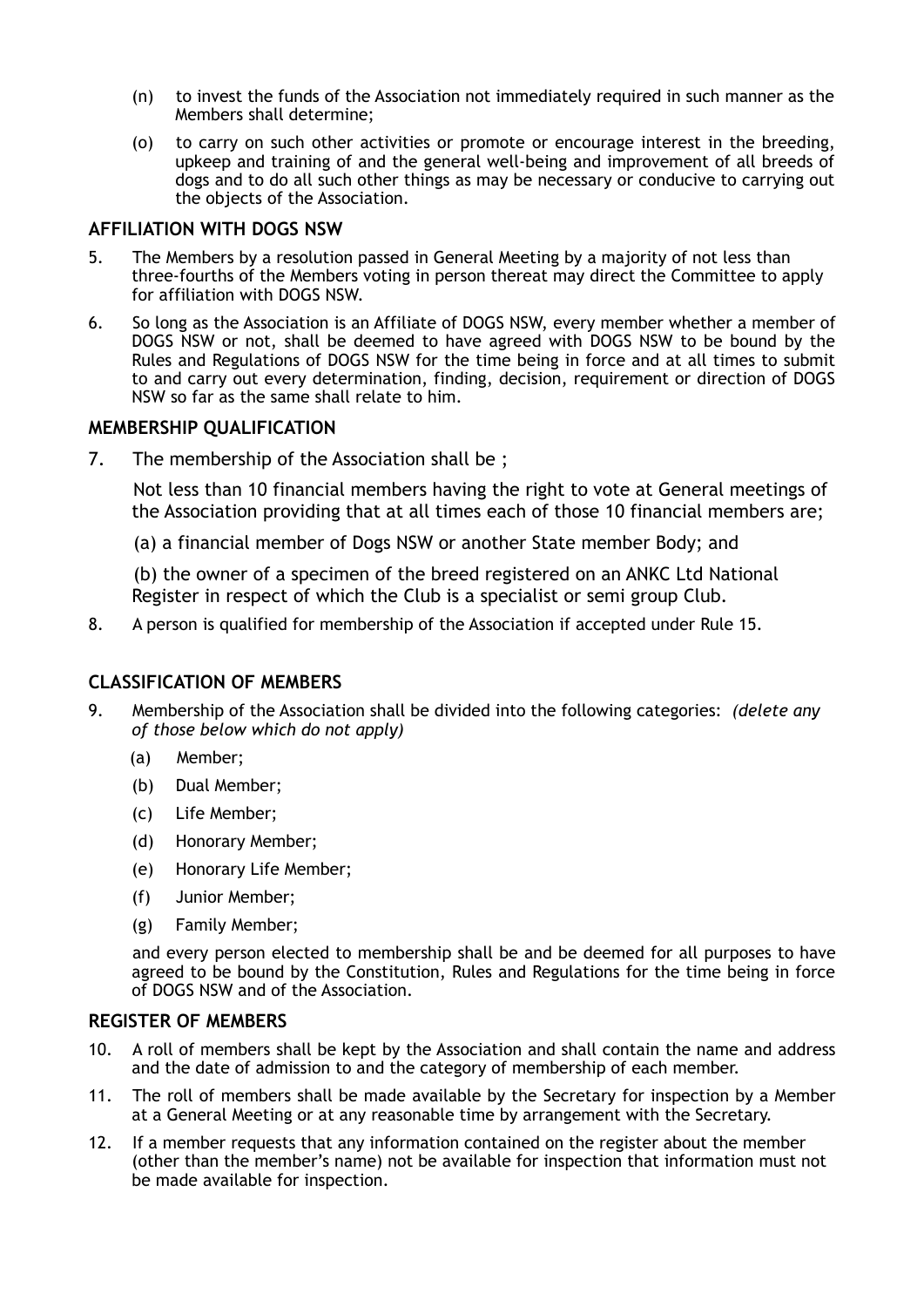- 13. A member must not use information about a person obtained from the register to contact or send material to the person, other than for:
	- (a) the purposes of sending the person a newsletter, a notice in respect of a meeting or other event relating to the Association or other material relating to the Association, in their capacity as a committee member, or
	- (b) any other purpose necessary to comply with a requirement of the Act or the Regulation.

### **APPLICATION FOR MEMBERSHIP**

- 14. A nomination of a person for membership of the Association:
	- (a) must be made by two (2) members of the Association in writing on a form approved by the Committee, and
	- (b) must be lodged with the secretary of the Association.
- 15. As soon as practicable after receiving a nomination for membership, the secretary must refer the nomination to the first General Meeting of Members next succeeding its receipt, and if such applicant is approved by a resolution passed by a three-fourths majority of Members voting in person thereat, the applicant shall thereupon become a member of the Association, provided that he shall pay within fourteen days of the date of such meeting such entrance fee and subscription in respect of his category and period of membership or part thereof, as shall be determined by the Members from time to time.
- 16. Vacant
- 17. As soon as practicable after the General Meeting makes that determination, the secretary must notify the nominee, in writing, that the General Meeting approved or rejected the nomination (whichever is applicable).
- 18. The secretary must, on payment by the nominee of the amounts referred to in Rule 15 within the period referred to in that provision, enter or cause to be entered the nominee's name in the register of members and, on the name being so entered, the nominee becomes a member of the Association. Upon the satisfactory completion of the foregoing the Secretary will ensure that each new member receives a copy of the current Association's Constitution as amended.
- 19. A member may prior to the 30th day of June in each year, make application to the committee for re-admission as a member to his category of membership and upon payment of his annual subscription with such application shall be deemed for all purposes to have been re-elected as such a member.
- 20. A person elected to membership after the 31st day of December in any year upon payment of one-half of the prescribed annual subscription, applicable to the category of membership to which he is elected, shall be deemed to be a financial member for the remainder of the financial year.

## **TERMINATION OF PERIOD OF MEMBERSHIP**

- 21. A Member shall cease to be a Member of the Association:
	- (a) Upon the termination of his period of membership (whether by expiry or otherwise) unless he shall be re-admitted pursuant to Rule 19 as a member of the Association for a further period of membership;
	- (b) If he resigns by notice in writing addressed to the Secretary;
	- (c) if he shall die or become bankrupt or suspend payment or compound with his creditors or be convicted of a felony or misdemeanour;
	- (d) If he becomes of unsound mind or a person whose personal estate is liable to be dealt with in any way under the law relating to mental health;
	- (e) If his annual subscription for the forthcoming financial year has not been paid within two (2) months after the fee is due;
	- (f) If pursuant to the Constitution, he shall be expelled from the Association;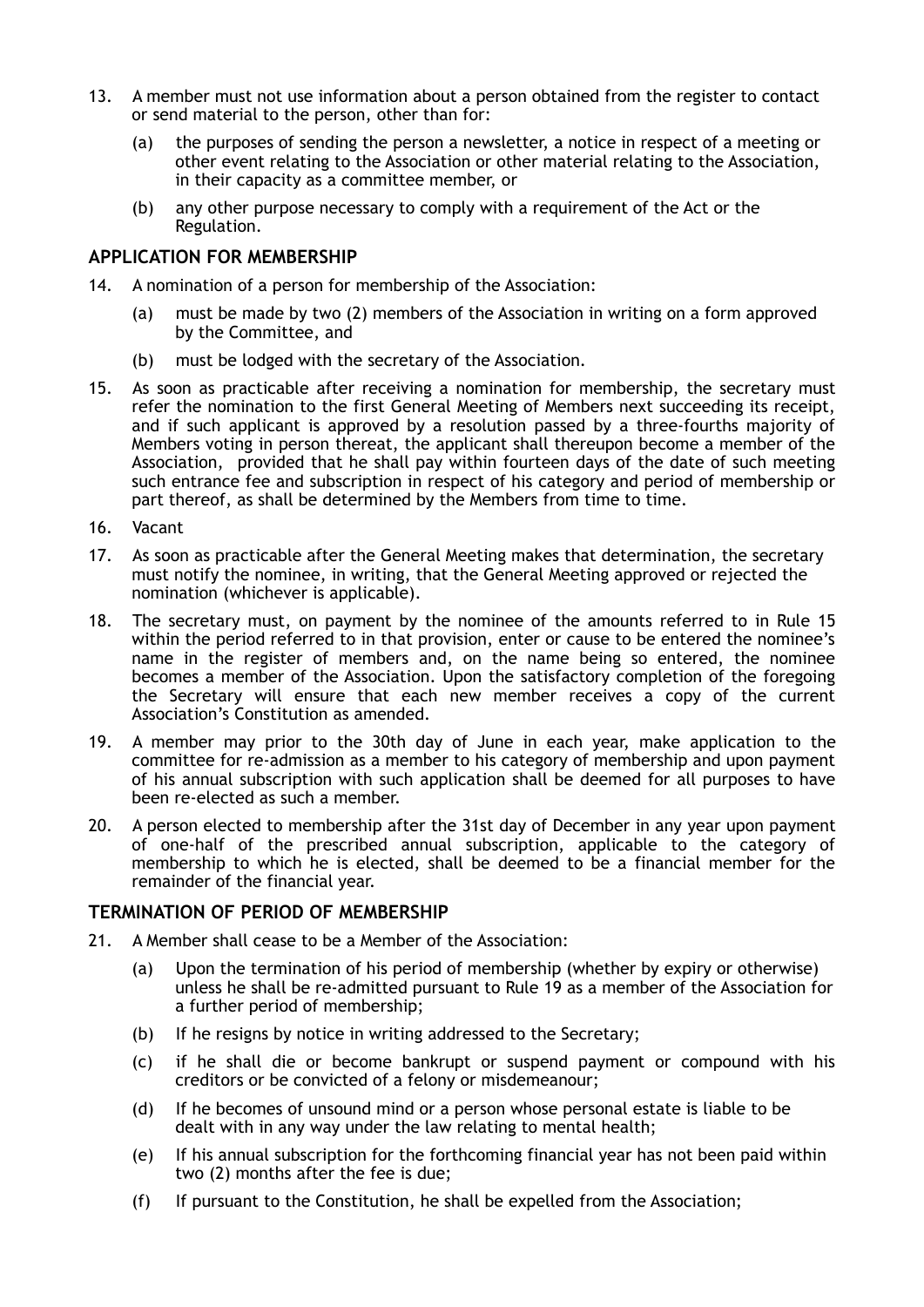(g) If he is convicted of any offence relating to cruelty to animals or on indictment for an offence committed at an exhibition or of an offence committed at an exhibition, show or trial.

# **MEMBERSHIP ENTITLEMENTS NOT TRANSFERABLE**

- 22. A right, privilege or obligation which a person has by reason of being a member of the Association:
	- (a) is not capable of being transferred or transmitted to another person, and
	- (b) terminates on cessation of the person's membership.

## **FEES**

23. The members in General Meeting at any time and from time to time may fix the amount of the annual subscription payable by each category of membership and may in like manner determine that an entrance fee shall be paid and the amount thereof.

## **PRIVILEGES OF MEMBERSHIP**

- 24. Subject to the restrictions and limitations prescribed by or pursuant to the Constitution, the privileges of a Member shall be:
	- (a) the right to attend and vote at all General Meetings of the Association;
	- (b) to submit himself as a candidate for any Office of the Association;
	- (c) to receive any publication issued by the Association;
	- (d) to exhibit at any exhibition or show conducted by the Association and compete for prizes (including trophies) available for members of the Association.
- 25. A Junior Member or Honorary Member shall not be entitled to vote or to take part in the proceedings of a General Meeting and shall not be eligible to hold office, but shall be entitled to exercise all other privileges of membership.

## **MEMBERS LIABILITIES**

26. The liability of a member of the Association to contribute towards the payment of the debts and liabilities of the Association or to the costs, charges and expenses of the winding up of the Association is limited to the amount, if any, unpaid by the member in respect of membership of the Association as required by Rule 23.

## **CONDUCT OF MEMBERS**

27. A Member of the Association shall strictly observe and act in conformity with the Constitution of the Association and of DOGS NSW and will uphold the honour of and use his best endeavours to further the Objects of the Association.

## **RESOLUTION OF DISPUTES**

- 28. A dispute between a member and another member (in their capacity as members) of the Association, or a dispute between a member or members and the Association, are to be [referred to a community justice centre for mediation under the](http://www.legislation.nsw.gov.au/xref/inforce/?xref=Type%253Dact%2520AND%2520Year%253D1983%2520AND%2520no%253D127&nohits=y) *Community Justice Centres Act 1983*.
- 29. If a dispute is not resolved by mediation within 3 months of the referral to a community justice centre, the dispute is to be referred to arbitration.
- 30. The *[Commercial Arbitration Act 1984](http://www.legislation.nsw.gov.au/xref/inforce/?xref=Type%253Dact%2520AND%2520Year%253D1984%2520AND%2520no%253D160&nohits=y)* applies to any such dispute referred to arbitration.

## **DISCIPLINING OF MEMBERS**

- 31. A complaint may be made to the committee by any person that a member of the Association:
	- (a) has refused or neglected to comply with a provision or provisions of this constitution, or
	- (b) has wilfully acted in a manner prejudicial to the interests of the Association.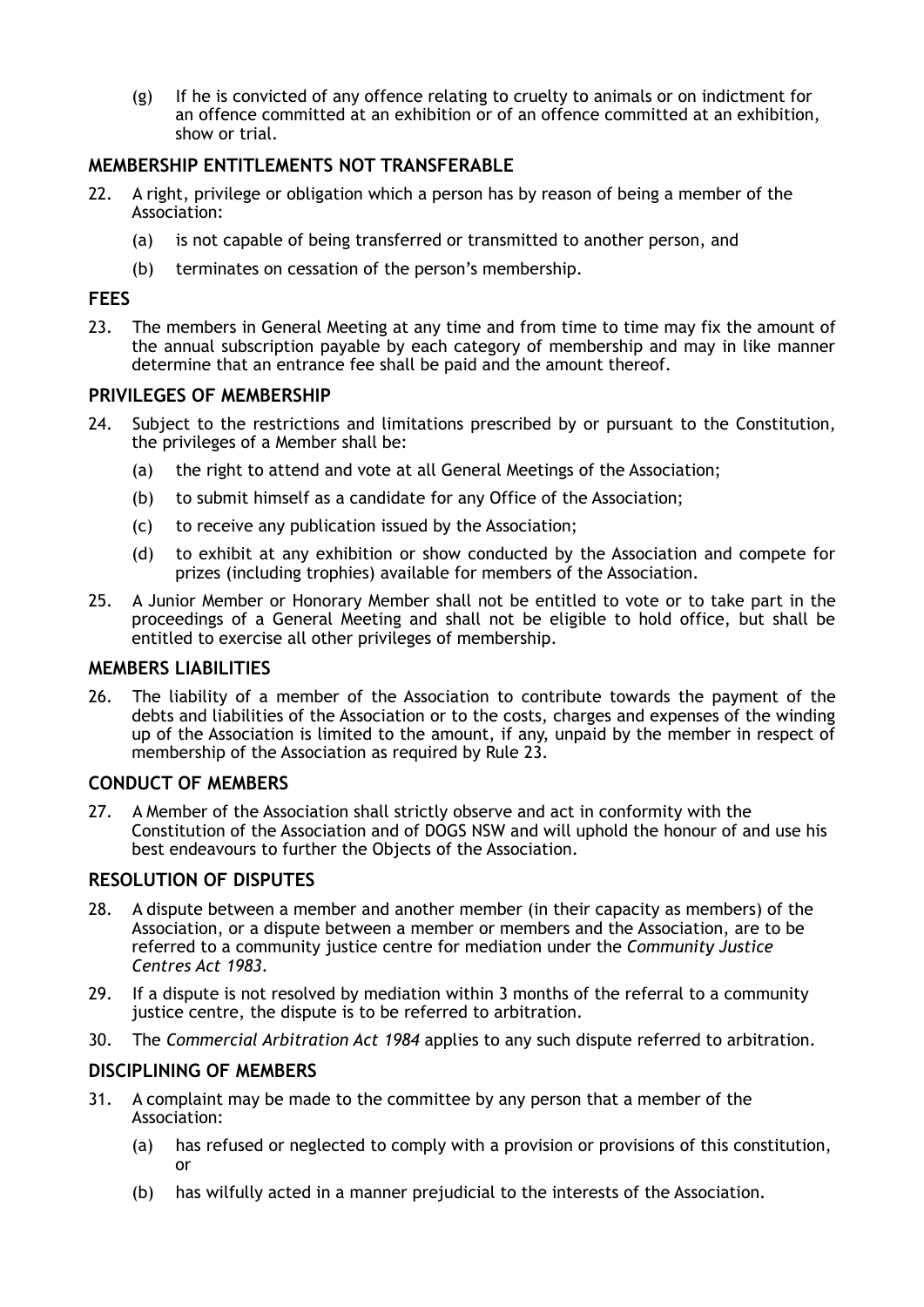- 32. The committee may refuse to deal with a complaint if it considers the complaint to be trivial or vexatious in nature.
- 33. If the committee decides to deal with the complaint, the committee:
	- (a) must cause notice of the complaint to be served on the member concerned, and
	- (b) must give the member at least 14 days from the time the notice is served within which to make submissions to the committee in connection with the complaint, and
	- (c) must take into consideration any submissions made by the member in connection with the complaint.
- 34. The committee may, by resolution, expel the member from the Association or suspend the member from membership of the Association if, after considering the complaint and any submissions made in connection with the complaint, it is satisfied that the facts alleged in the complaint have been proved and the expulsion or suspension is warranted in the circumstances.
- 35. If the committee expels or suspends a member, the secretary must, within 7 days after the action is taken, cause written notice to be given to the member of the action taken, of the reasons given by the committee for having taken that action and of the member's right of appeal under Rule 37.
- 36. The expulsion or suspension does not take effect:
	- (a) until the expiration of the period within which the member is entitled to appeal against the resolution concerned, or
	- (b) if within that period the member exercises the right of appeal, unless and until the Association confirms the resolution under Rule 41 whichever is the later.

## **RIGHT OF APPEAL OF DISCIPLINED MEMBER**

- 37. A member may appeal to the Association in general meeting against a resolution of the committee under Rule 34 within 7 days after notice of the resolution is served on the member, by lodging with the secretary a notice to that effect.
- 38. The notice may, but need not, be accompanied by a statement of the grounds on which the member intends to rely for the purposes of the appeal.
- 39. On receipt of a notice from a member under Rule 37, the secretary must notify the committee which is to convene a general meeting of the Association to be held within 28 days after the date on which the secretary received the notice.
- 40. At a general meeting of the Association convened under Rule 39:
	- (a) no business other than the question of the appeal is to be transacted, and
	- (b) the committee and the member must be given the opportunity to state their respective cases orally or in writing, or both, and
	- (c) the members present are to vote on the question of whether the resolution should be confirmed or revoked.
- 41. If at the General Meeting the Association passes by at least three quarters of members present, entitled to vote, a special resolution in favour of the confirmation of the resolution, the resolution is confirmed.
- 42. Any member so dealt with will have the right to appeal to the DOGS NSW Board of Directors.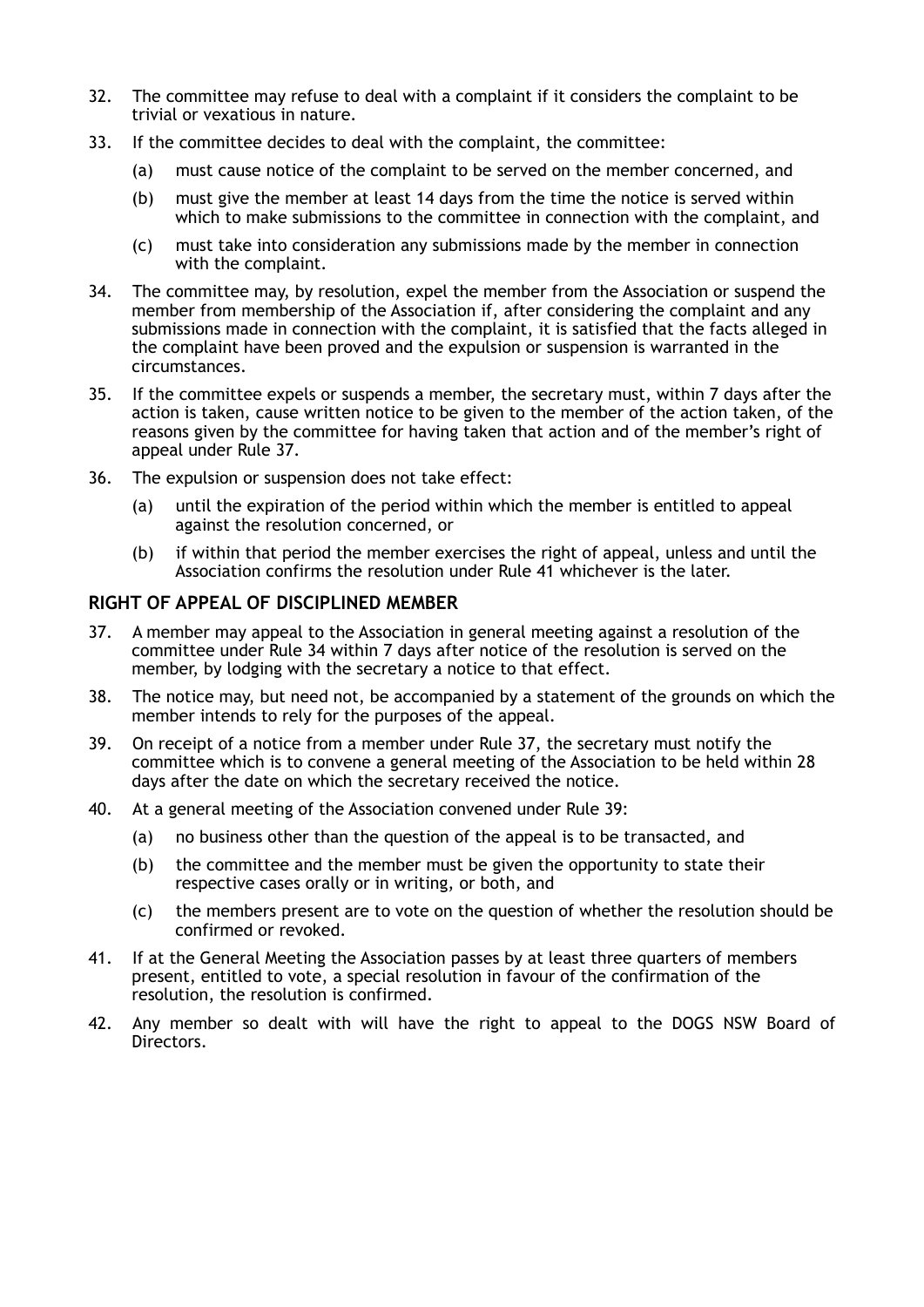# **THE COMMITTEE**

## **Constitution of the Committee**

- 43. The committee shall consist of at least four (4) members each of whom is aged 18 years or more and are to be residents of the State of New South Wales, comprising:
	- (a) Office Bearers:
		- (i) President, for the time being of the Association, who, unless otherwise determined by the members, shall not hold office for more than three years in succession;
		- (ii) Vice President;
		- (iii) Treasurer;
		- (iv) Secretary; and
	- (b) Up to five ordinary committee members.
- 44. There is no maximum number of consecutive terms for which a Committee member or the Vice President, Secretary or Treasurer may hold office.
- 45. Office bearers must be a Member or Associate Member of DOGS NSW.

## **Functions of the Committee**

- 46. The Committee:
	- (a) is subject to the Act and to any resolution passed by the Association in General Meeting
	- (b) will control and manage the affairs of the Association
	- (c) may exercise all such functions as may be exercised by the Association other than those functions that are required by the Constitution to be exercised by a general meeting of Members of the Association
	- (d) has the power to perform or delegate all such acts and do all such things as appear to the Committee to be necessary or desirable for the proper management of the affairs of the Association.
	- (e) Notwithstanding the foregoing, the Members in General Meeting by resolution passed; may overrule a decision of the Committee, except a decision of the Committee to pay any account payable by the Association, or by a resolution passed by a simple majority of the Members voting in person thereat may instruct the Committee in the light of objections expressed by any Member to any such decision to review the decisions at its next meeting and make its further recommendation to the Members at the next General Meeting thereof.

#### **Election or appointment of Committee members**

47. The Committee (including Office Bearers) shall be elected annually at the Annual General Meeting of the Association and shall take office at the close of the Annual General Meeting at which they are elected pursuant to Rule 120.

## **Terms of Office of Committee members**

- 48. The term of office shall be for a period of 12 months until the conclusion of the Annual General Meeting following the date of the Member's election, but that member is eligible for re-election for a further 12 month term.
- 49. Within 14 days after vacating office, a former committee member of an Association must ensure that all documents or other property in his possession that belong to the Association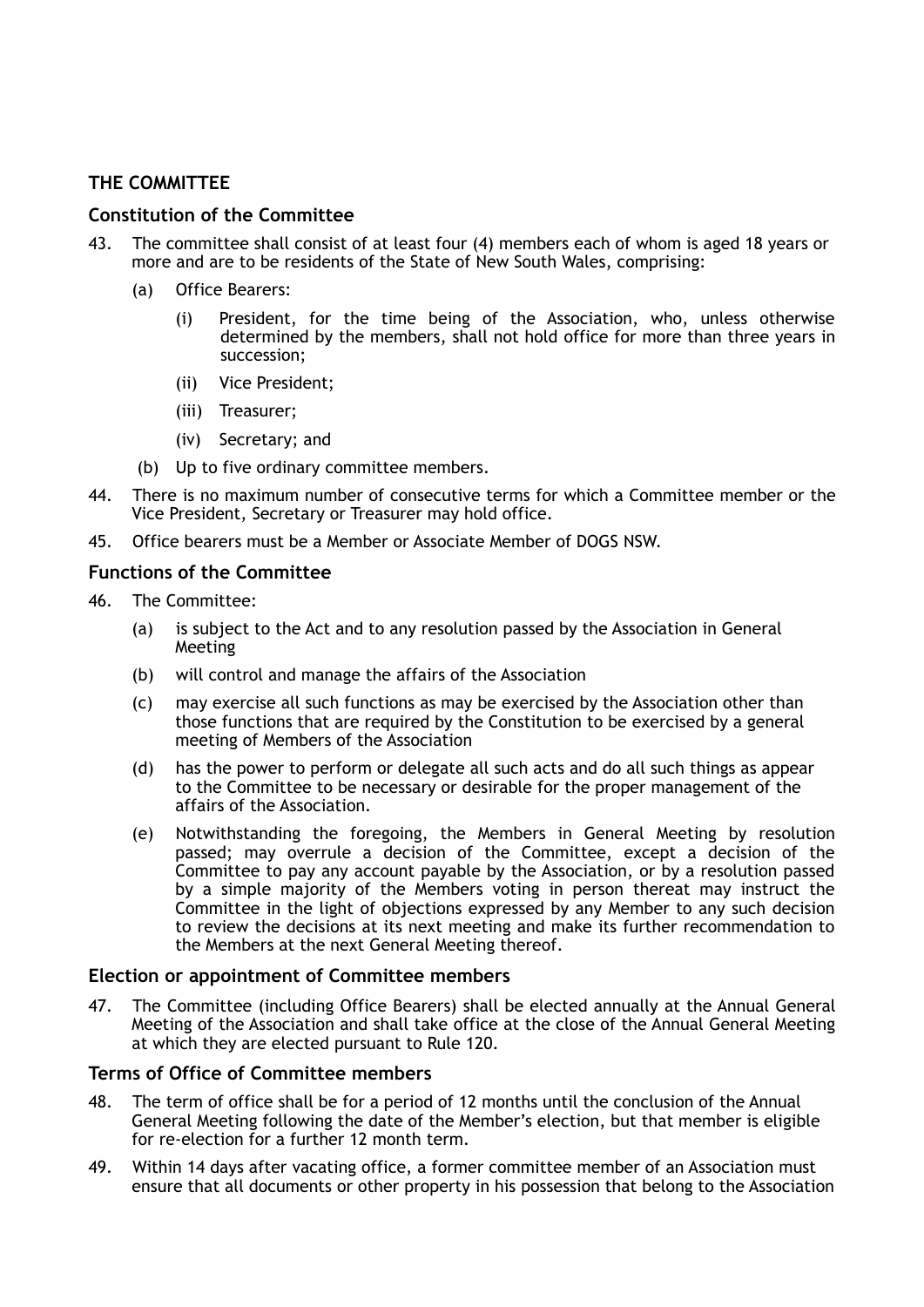are delivered to the Public Officer for delivery to his successor. Failure to do so may constitute an offence under the Act.

## **Grounds on which or reasons for which the office of Committee members is to become vacant**

- 50. In the event of a casual vacancy occurring, the Committee may appoint a member of the Association to fill the vacancy and the Member so appointed shall hold office, subject to this Constitution, until the conclusion of the next Annual General Meeting.
- 51. Resignations from committee members must be in writing.
- 52. In the event of a committee member failing to attend three (3) consecutive meetings without leave of the Committee, that Member shall cease to be a Member of the Committee and if an Office Bearer shall cease to hold his office.

## **Meetings procedure and Quorum of the Committee**

- 53. Meetings of the Committee shall be held at such place and at such time as the Committee from time to time determines.
- 54. The Secretary shall call a meeting of the Committee whenever requested to do so by the President or any member of the Committee.
- 55. Oral or written notice of a meeting of the Committee shall be given by the Secretary to each Member of the Committee at least 48 hours (or such other period as may be agreed upon by a majority of the members of the committee) before the time appointed for holding the meeting.
- 56. Notice of a meeting given under Rule 53 shall specify the general nature of the business to be transacted at the meeting and no business other than that business shall be transacted, except business which the committee members present at the meeting unanimously agree to treat as urgent business.
- 57. The quorum of the Committee shall be not less than one-half of the Members of the Committee present.
- 58. No business shall be transacted unless a quorum is present and if within 30 minutes of the time appointed for the meeting a quorum is not present, the meeting stands adjourned.
- 59. A [committee](http://www.austlii.edu.au/au/legis/nsw/consol_act/aia2009307/s4.html#committee) meeting may be held at two (2) or more venues using any technology that gives each of the [committee members](http://www.austlii.edu.au/au/legis/nsw/consol_act/aia2009307/s4.html#committee_member) a reasonable opportunity to participate. A committee member who participates in a committee meeting using that technology is taken to be present at the meeting and, if the member votes at the meeting, is taken to have voted in person.
- 60. The Secretary or his representative shall attend all meetings of the Committee. The Minutes of such meetings, signed by the chairman, shall be accepted as sufficient evidence of the proceedings of such meeting.
- 61. Questions arising at a meeting of the Committee shall be determined by a majority of the votes of the Committee.
- 62. The President, or in his absence, the Vice President, or a member of the Committee elected by the members present in person, shall be the chairman of a meeting of the Committee.
- 63. A Member of the Committee shall not vote in respect of any contract or proposed contract with the Association in which he is interested or in respect of any matter arising from that and if he does vote, his vote shall not be counted.
- 64. All acts done by any meeting of the Committee or of a Sub-Committee thereof or of a Sub-Committee appointed by the Members or by any person acting as a Member of the Committee or of a Sub-Committee notwithstanding that it is afterwards discovered that there was some defect in the appointment of the Committee or of a Sub-Committee or any person acting as aforesaid, or that the Members of the Committee or any of them or of a Sub-Committee were disqualified shall be as valid as if any such person had been appointed and was qualified to be a Member of the Committee or of such Sub-Committee.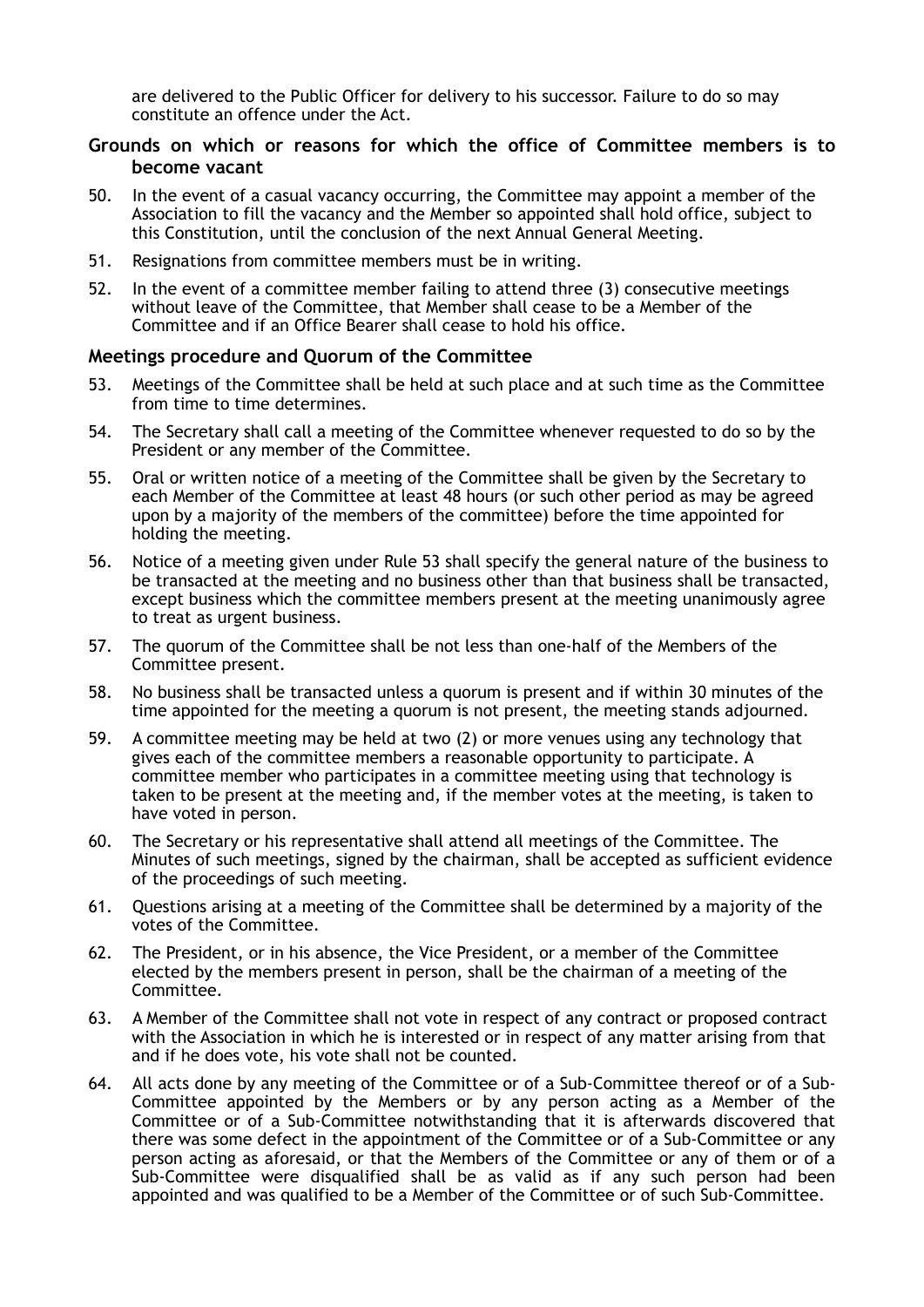65. A Resolution in writing signed by all Members of the Committee for the time being entitled to receive notice of a meeting of the Committee shall be as valid and effectual as if it had been passed at a meeting of the Committee duly held and convened. Any such Resolution may consist of several documents in like form each signed by one or more Members of the Committee.

## **Delegation by Committee to Sub-committee**

- 66. On the recommendation of the Committee or upon a motion of a Member, the Members in General Meeting may at any time and from time to time appoint a Sub-Committee from amongst the Members of the Committee or the Members for such purpose and with authority to exercise such powers and duties as the Committee in its discretion may recommend and the Members thereof shall hold office during the pleasure of the Members.
- 67. The Members as aforesaid may by resolution remove from Office a Member of a Sub-Committee and may in like manner appoint another eligible person in his stead.
- 68. The quorum for a Sub-Committee shall be such number thereof as shall be determined by the Members at the time of its election who may in like manner appoint a Chairman thereof provided that if a Chairman is not so appointed or is absent or unwilling to act, the Members of the Sub-Committee shall appoint one of their number to be Chairman.
- 69. Any such Sub-Committee may be empowered to exercise the powers and duties committed to it for a term extending beyond the term of office of the Committee recommending it, provided that such extended term is ratified by the Members in General meeting.
- 70. Subject to the consent of the Members any such Sub-Committee may co-opt additional Members to assist in its duties.
- 71. A function the exercise of which has been delegated to a sub-committee under this Rule may, while the delegation remains unrevoked, be exercised from time to time by the subcommittee in accordance with the terms of the delegation.
- 72. A delegation under this Rule may be made subject to such conditions or limitations as to the exercise of any function, or as to time or circumstances, as may be specified in the instrument of delegation.
- 73. Despite any delegation under this Rule, the committee may continue to exercise any function delegated.
- 74. Any act or thing done or suffered by a sub-committee acting in the exercise of a delegation under this Rule has the same force and effect as it would have if it had been done or suffered by the committee.
- 75. The committee may, by instrument in writing, revoke wholly or in part any delegation under this Rule.
- 76. A sub-committee may meet and adjourn as it thinks proper.

## **Voting and Decisions**

- 77. Questions arising at a meeting of the committee or of any sub-committee appointed by the committee are to be determined by a majority of the votes of members of the committee or sub-committee present at the meeting.
- 78. Each member present at a meeting of the committee or of any sub-committee appointed by the committee (including the person presiding at the meeting) is entitled to one vote but, in the event of an equality of votes on any question, the person presiding may exercise a second or casting vote.
- 79. Subject to Rule 58, the committee may act despite any vacancy on the committee.
- 80. Any act or thing done or suffered, or purporting to have been done or suffered, by the committee or by a sub-committee appointed by the committee, is valid and effectual despite any defect that may afterwards be discovered in the appointment or qualification of any member of the committee or sub-committee.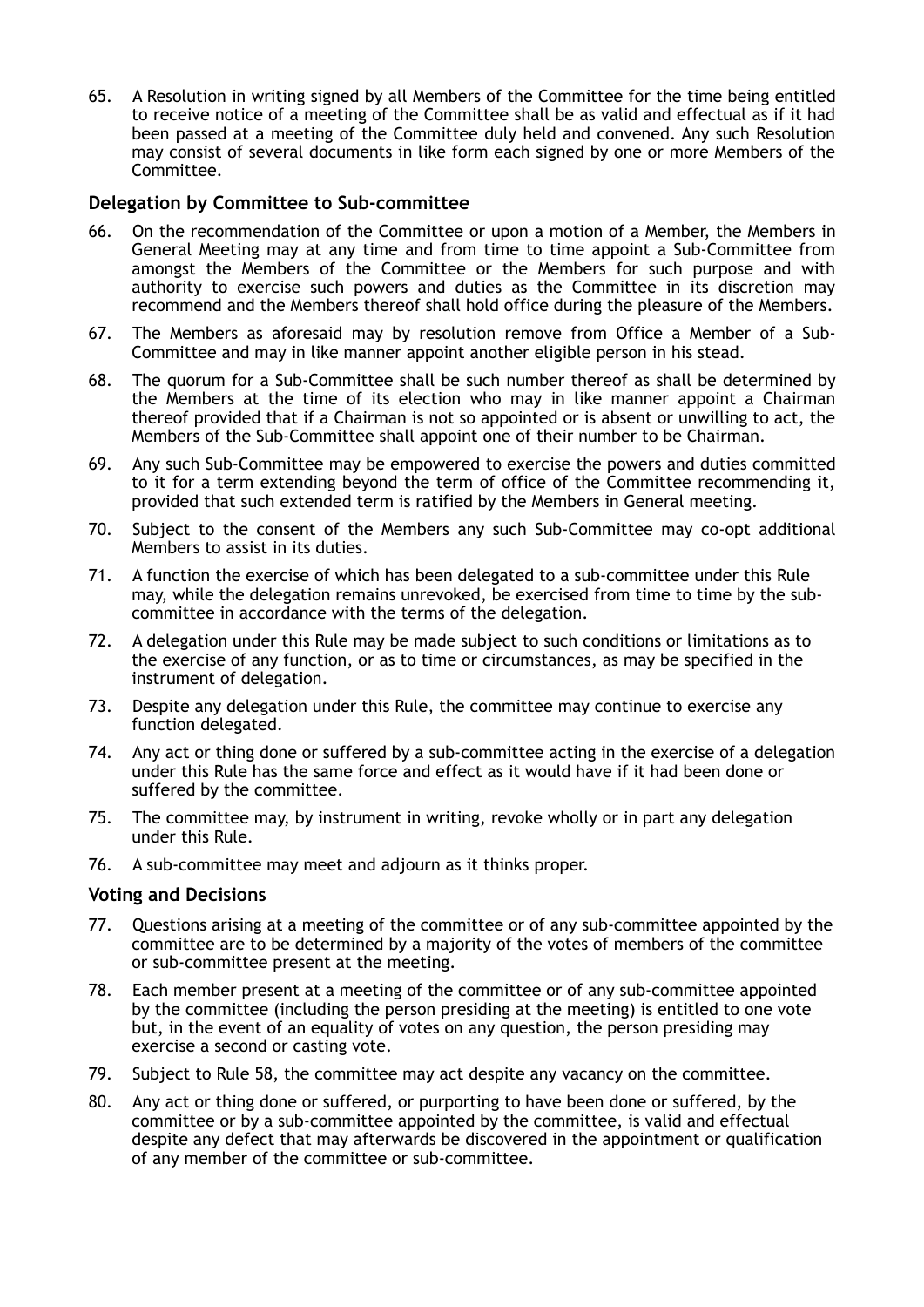# **Election of Officer Bearers and Committee**

- 81. The Office Bearers and the Members of the Committee shall be elected annually at the Annual General Meeting and shall take office at the close of the Annual General Meeting at which they are elected.
- 82. Nomination of Members proposed as Office Bearers or as Members of the Committee shall be made in writing to the Secretary at least 21 days before the date of the Annual General Meeting and shall be signed by at least one Member and the nominee.
- 83. Vacant
- 84. Vacant
- 85. If insufficient nominations are received to fill all vacancies on the Committee, the candidates nominated shall be deemed elected and further nominations shall be received at the Annual General Meeting.
- 86. If insufficient further nominations are received any vacant positions remaining on the Committee, shall be deemed to be casual vacancies.
- 87. If the number of nominations received is equal to the number of vacancies to be filled, the persons nominated shall be deemed to be elected.
- 88. If the number of nominations received exceeds the number of vacancies to be filled, a ballot shall be held.
- 89. The ballot for the election of office-bearers and ordinary members of the Committee shall be conducted at the Annual General Meeting in such usual and proper manner as the Committee may direct.
- 90. If there be not a nomination for the Office of President or Vice-President, or if a Member nominated for such office declares at the Annual General Meeting verbally or in writing that he is unwilling to stand for that Office, or if the number of Members required for election as Members of the Committee are not nominated, the members may propose and second orally at the Annual General Meeting, sufficient Members to fill any such Office.
- 91. If there be more than the required number of Members nominated for the election to any office, an election by ballot shall take place, but if there be only the requisite number, the Chairman shall declare those nominated to be duly elected.
- 92. The Association may hold a postal or electronic ballot, as the committee determines, to determine any issue or proposal including the election of Office Bearers and Committee members.
- 93. A postal or electronic ballot is to be conducted in accordance with Schedule 3 to the Regulation.
- 94. The committee shall appoint a Returning Officer, who shall not be an Office Bearer or committee member, to conduct the postal or electronic ballot.
- 95. Vacant
- 96. Vacant
- 97. The Returning Officer shall provide a statement to the committee immediately after the close of voting detailing the results of the election including the number of votes polled by each candidate. The Chairman will present this statement to the Annual General meeting. In the event of an equality of votes in favour of any candidate which could affect the election of a candidate, the Members at the Annual General Meeting shall elect one of such candidates to fill the vacancy for which he was nominated by a Resolution passed by a simple majority of Members present and voting thereon.
- 98. If any question shall arise as to the validity or invalidity of a voting paper, or whether any particular Member has or has not been elected to any particular Office, a statement by the Returning Officer that the relevant voting paper is or is not valid or that a particular Member has or has not been elected to a particular Office shall be conclusive.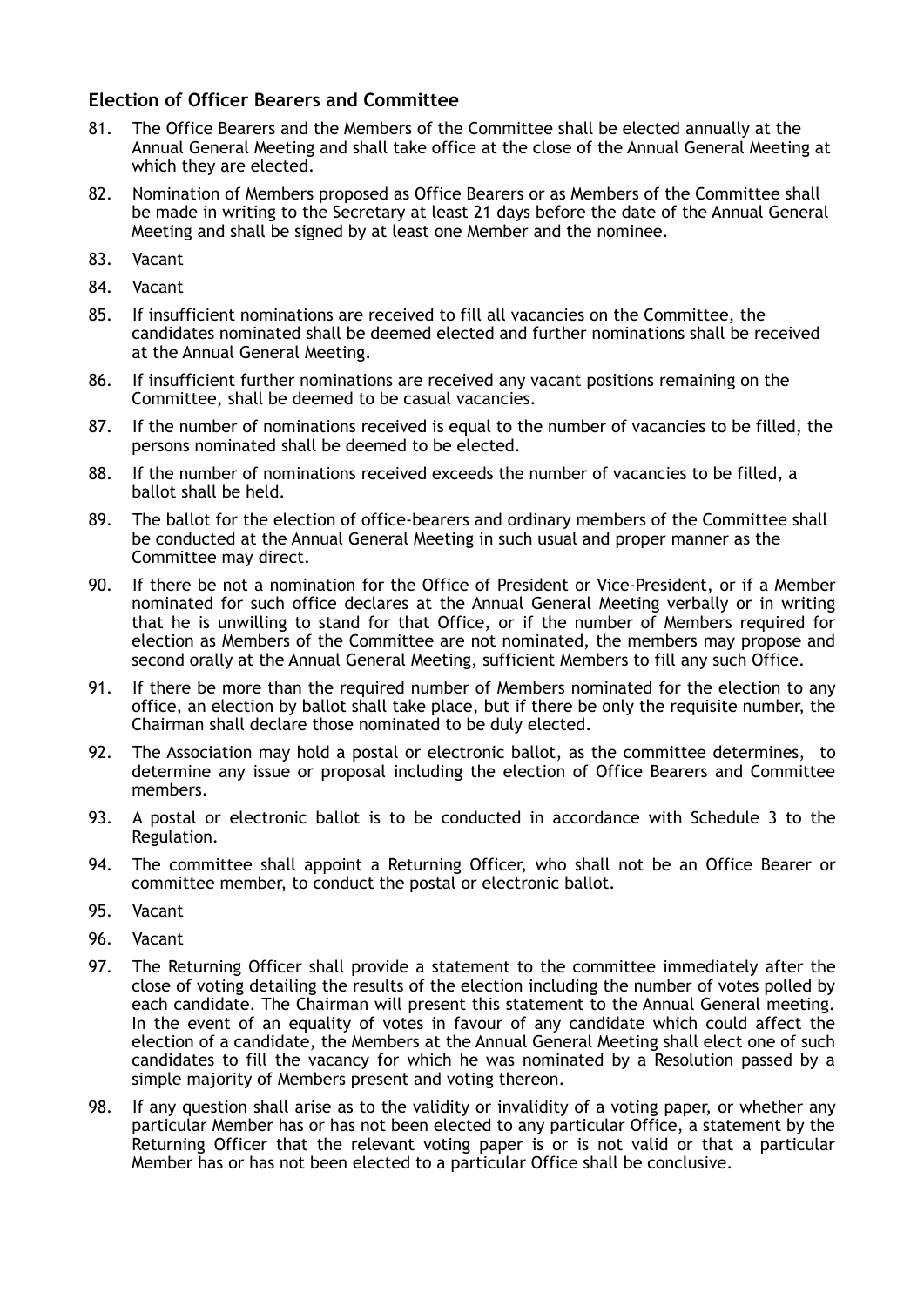## **Removal of a Member of the Committee**

- 99. Members in a General Meeting may by resolution remove a Member of the Committee from the office of Member before the expiration of the Member's term of office and may by resolution appoint another person to hold office until the expiration of the term of office of the Member so removed.
- 100. Where a Member of the Committee to whom a proposed resolution referred to in Rule 99 relates makes representations in writing to the President, or the Vice President, if the resolution refers to the President (not exceeding reasonable length) and requests that the representations be notified to members of the Association, the President or Vice President may send a copy of the representations to each member of the Association or, if they are not sent, the member is entitled to require that the representations be read out at a meeting at which the resolution is considered.

## **Duties of Secretary**

- 101. The Secretary of the Association shall exercise and perform all usual secretarial functions and in particular:
	- (a) must, as soon as practicable after being appointed as secretary, lodge notice with the Association of his or her address.
	- (b) It is the duty of the secretary to keep minutes of:
		- (i) all appointments of office-bearers and members of the committee, and
		- (ii) the names of members of the committee present at a committee meeting or a general meeting, and
		- (iii) all proceedings at committee meetings and general meetings.
	- (c) Minutes of proceedings at a meeting must be signed by the chairperson of the meeting or by the chairperson of the next succeeding meeting.
	- (d) Maintain the Register of Members
	- (e) Ensure that copies of all required documentation is provided to the Public Officer for official reporting under the Act
	- (f) a complete record of awards made at all exhibitions and shows conducted by the Association.
	- (g) a register of the persons who are appointed by the Members as Judges;

## **Duties of Treasurer**

- 102. The Treasurer shall ensure that:
	- (a) all payments authorised by the Association are made; and
	- (b) correct books and accounts are kept showing the financial affairs of the Association, including full details of all receipts and expenditure connected with the activities of the Association.
	- (c) a true inventory of all property of the Association is kept.
	- (d) financial records are prepared according to Australian Accounting Standards.
	- (e) financial records are audited according to Australian Auditing Standards
	- (f) a summary in the approved form of the Association's financial affairs, financial statements, and auditor's report for the previous financial year is provided to the Public Officer for lodgement with the Director-General within one month following the Annual General Meeting.
	- (g) all money due to the Association is collected and received.
	- (h) funds of the Association are managed in accordance with Rules 162, 163, 164 and 165.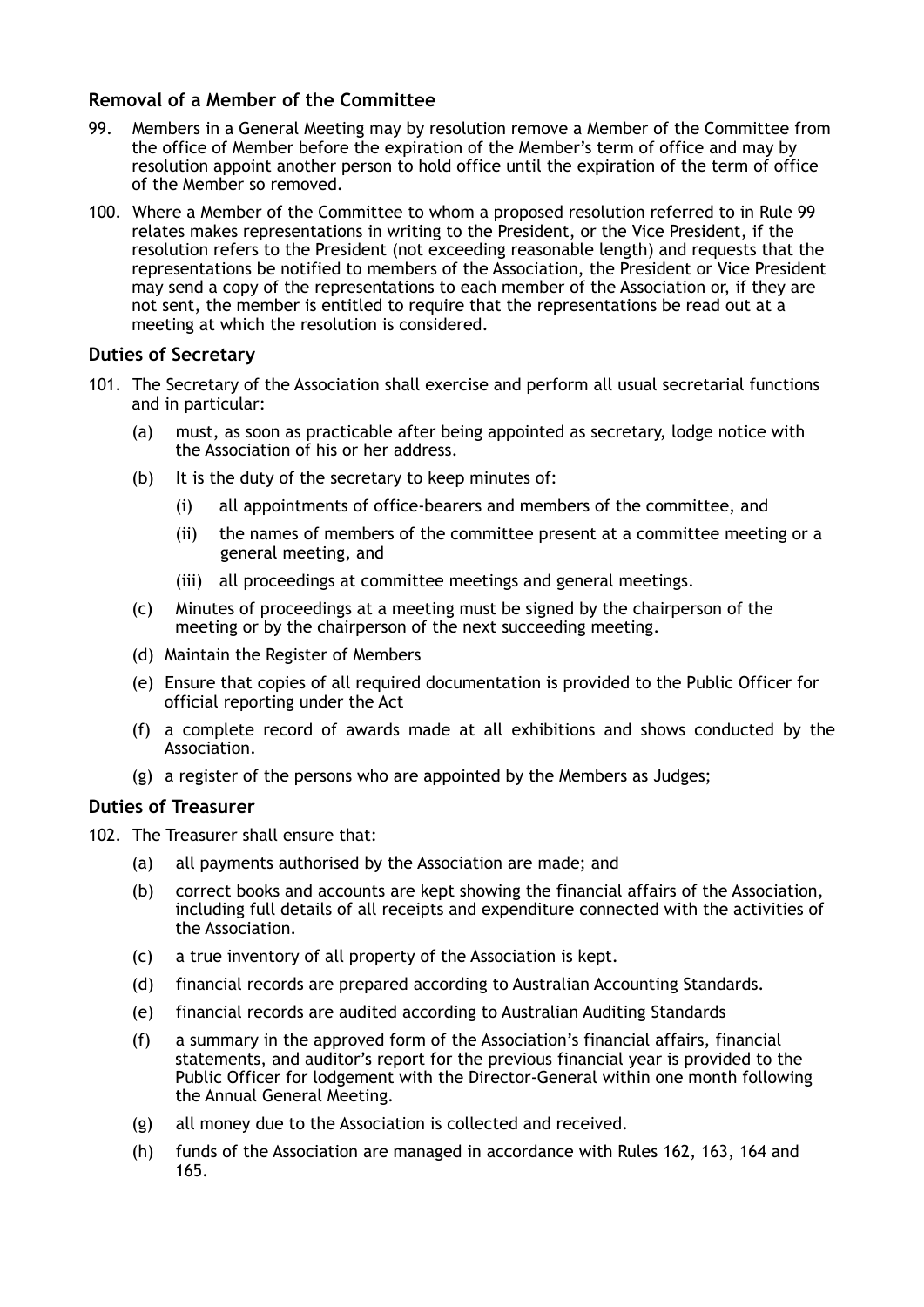# **APPOINTMENT OF PUBLIC OFFICER**

- 103. The Association must appoint a Public Officer.
- 104. The Public Officer must be a person who is aged 18 years or more and is ordinarily resident in New South Wales.
- 105. The position of Public Officer may, but need not be, held by a Committee Member.
- 106. The Public Officer's acts are valid despite any defect in his appointment.
- 107. Within 28 days after taking office as the Association's Public Officer, that person must notify the Director General in the approved form of:
	- (a) person's full name and date of birth; and
	- (b) the person's address at which the person can generally be found; and
		- (c) the fact that the person has taken office as public officer of the Association.
- 108. If there is any change in the address of the Public Officer of the Association, the Public Officer must notify the Director-General in the approved form, of the new address, within 28 days after the change occurs.

# **VACANCY OF PUBLIC OFFICER**

- 109. An [Association](http://www.austlii.edu.au/au/legis/nsw/consol_act/aia2009307/s4.html#association)'s [Public Officer](http://www.austlii.edu.au/cgi-bin/sinodisp/au/legis/nsw/consol_act/aia2009307/s4.html#public_officer) vacates office in the following circumstances:
	- (a) if he dies;
	- (b) if he resigns the office in writing addressed to the [Association](http://www.austlii.edu.au/au/legis/nsw/consol_act/aia2009307/s4.html#association)'s [Committee](http://www.austlii.edu.au/au/legis/nsw/consol_act/aia2009307/s4.html#committee);
	- (c) if he is removed from office by resolution of a general meeting of the [Association](http://www.austlii.edu.au/au/legis/nsw/consol_act/aia2009307/s4.html#association);
	- (d) if he becomes bankrupt, applies to take the benefit of any law for the relief of bankrupt or insolvent debtors, compounds with his creditors or makes an assignment of his remuneration for their benefit;
	- (e) if he becomes a mentally incapacitated person;
	- (f) if he ceases to ordinarily reside in New South Wales;
	- (g) in such other circumstances as the [Constitution](http://www.austlii.edu.au/au/legis/nsw/consol_act/aia2009307/s4.html#constitution) of the [Association](http://www.austlii.edu.au/au/legis/nsw/consol_act/aia2009307/s4.html#association) may provide.
- 110. Within 14 days after vacating office, a former [public officer](http://www.austlii.edu.au/cgi-bin/sinodisp/au/legis/nsw/consol_act/aia2009307/s4.html#public_officer) of the [Association](http://www.austlii.edu.au/au/legis/nsw/consol_act/aia2009307/s4.html#association) must ensure that all documents in his or her possession that belong to the [Association](http://www.austlii.edu.au/au/legis/nsw/consol_act/aia2009307/s4.html#association) are delivered to a [Committee member](http://www.austlii.edu.au/au/legis/nsw/consol_act/aia2009307/s4.html#committee_member) of the [Association](http://www.austlii.edu.au/au/legis/nsw/consol_act/aia2009307/s4.html#association).
- 111. The [Association](http://www.austlii.edu.au/au/legis/nsw/consol_act/aia2009307/s4.html#association)'s [Committee](http://www.austlii.edu.au/au/legis/nsw/consol_act/aia2009307/s4.html#committee) must fill any vacancy in the office of [Public Officer](http://www.austlii.edu.au/cgi-bin/sinodisp/au/legis/nsw/consol_act/aia2009307/s4.html#public_officer) within 28 days after the vacancy arises.

## **REGISTER OF COMMITTEE MEMBERS**

- 112. An Association must keep a register of committee members in accordance with this section.
- 113. The register must contain the following particulars in relation to each committee member:
	- (a) the committee member's name, date of birth and residential address,
	- (b) the date on which the committee member takes office,
	- (c) the date on which the committee member vacates office,
	- (d) such other particulars as may be prescribed by the regulations.
- 114. The register must be kept in New South Wales:
	- (a) at the main premises of the Association, or
	- (b) if the Association has no premises, at the Association's official address.
- 115. Any change in the committee's membership must be recorded in the register within one month after the change occurs.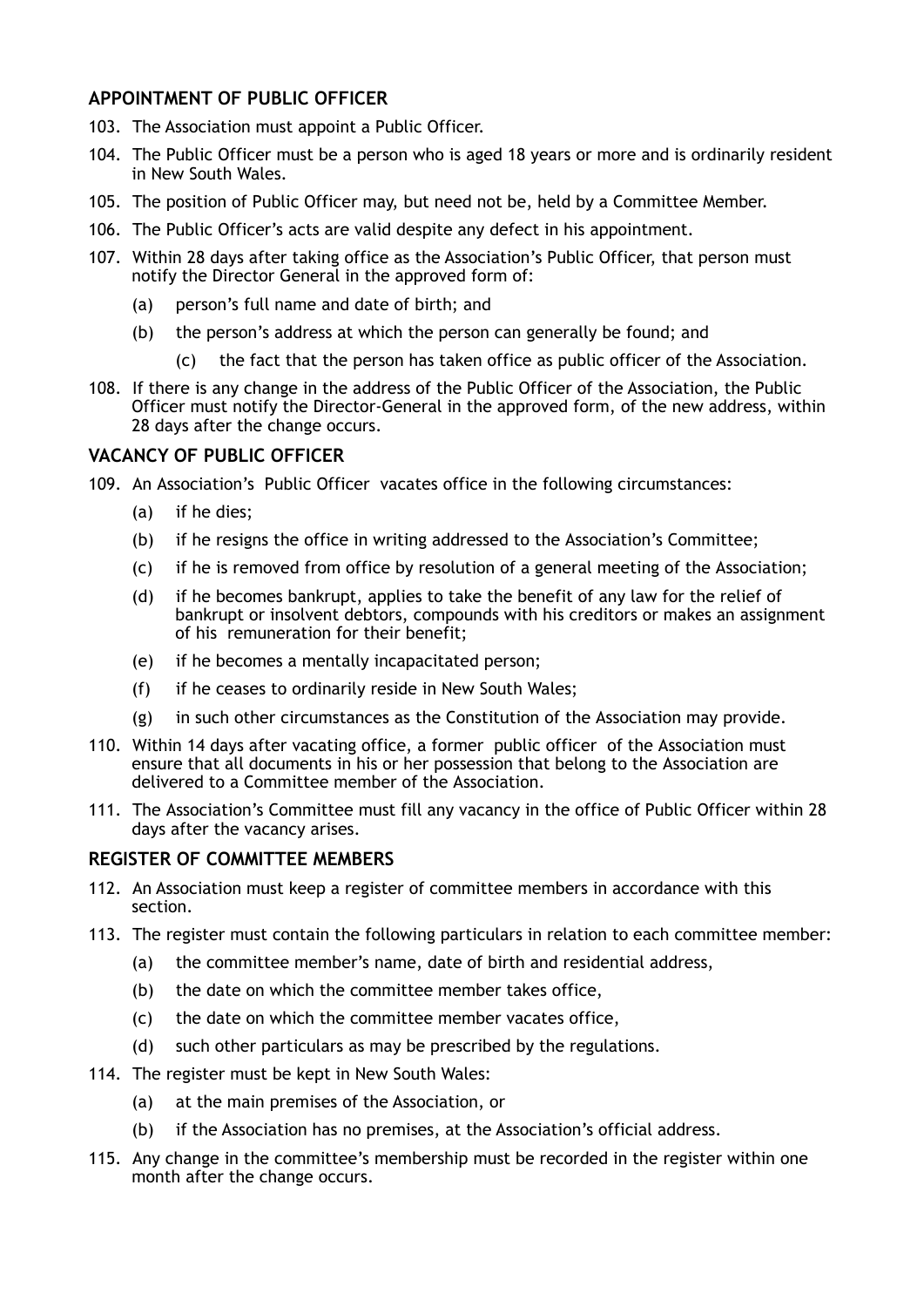116. The register must, at all reasonable hours, be kept available for inspection, free of charge, by any person.

## **MEETINGS**

## **Annual General Meetings - holding of**

- 117. The Association must hold its first annual general meeting within 18 months after its registration under the Act.
- 118. The Association must hold its annual general meetings:
	- (a) within 4 months after the close of the Association's financial year, or
	- (b) within such later time as may be allowed by the Director-General or prescribed by the Regulation.

## **Annual General Meetings - calling of and business at**

- 119. The annual general meeting of the Association is, subject to the Act and to Rule 118, to be convened on such date and at such place and time as the committee thinks fit.
- 120. In addition to any other business which may be transacted at an annual general meeting, the business of an annual general meeting is to include the following:
	- (a) to confirm the minutes of the last preceding annual general meeting and of any special general meeting held since that meeting,
	- (b) to receive from the committee reports on the activities of the Association during the last preceding financial year,
	- (c) to elect office-bearers of the Association and ordinary committee members,
	- (d) to receive and consider any financial statement or report required to be submitted to members under the Act.
	- (e) to appoint an Auditor;
	- (f) to transact any other business written notice of which shall have been given to the Members at least seven days prior to the date of such meeting.
- 121. An annual general meeting must be specified as such in the notice convening it and it may be held at two or more venues using any technology approved by the committee that gives each of the Association's members a reasonable opportunity to participate. A member of the Association who participates in an annual general meeting using that technology is taken to be present at the meeting and, if the member votes at the meeting, is taken to have voted in person.

## **Special General Meetings - calling of**

- 122. A special General Meeting shall be convened by the Secretary at the direction of the President or of the Committee or on the written request of five Members.
- 123. The committee must, on the requisition in writing of at least 10 per cent of the total number of members, convene a special general meeting of the Association.
- 124. A requisition of members for a special general meeting:
	- (a) must state the purpose or purposes of the meeting, and
	- (b) must be signed by the members making the requisition, and
	- (c) must be lodged with the secretary, and
	- (d) may consist of several documents in a similar form, each signed by one or more of the members making the requisition.
- 125. If the committee fails to convene a special general meeting to be held within 1 month after that date on which a requisition of members for the meeting is lodged with the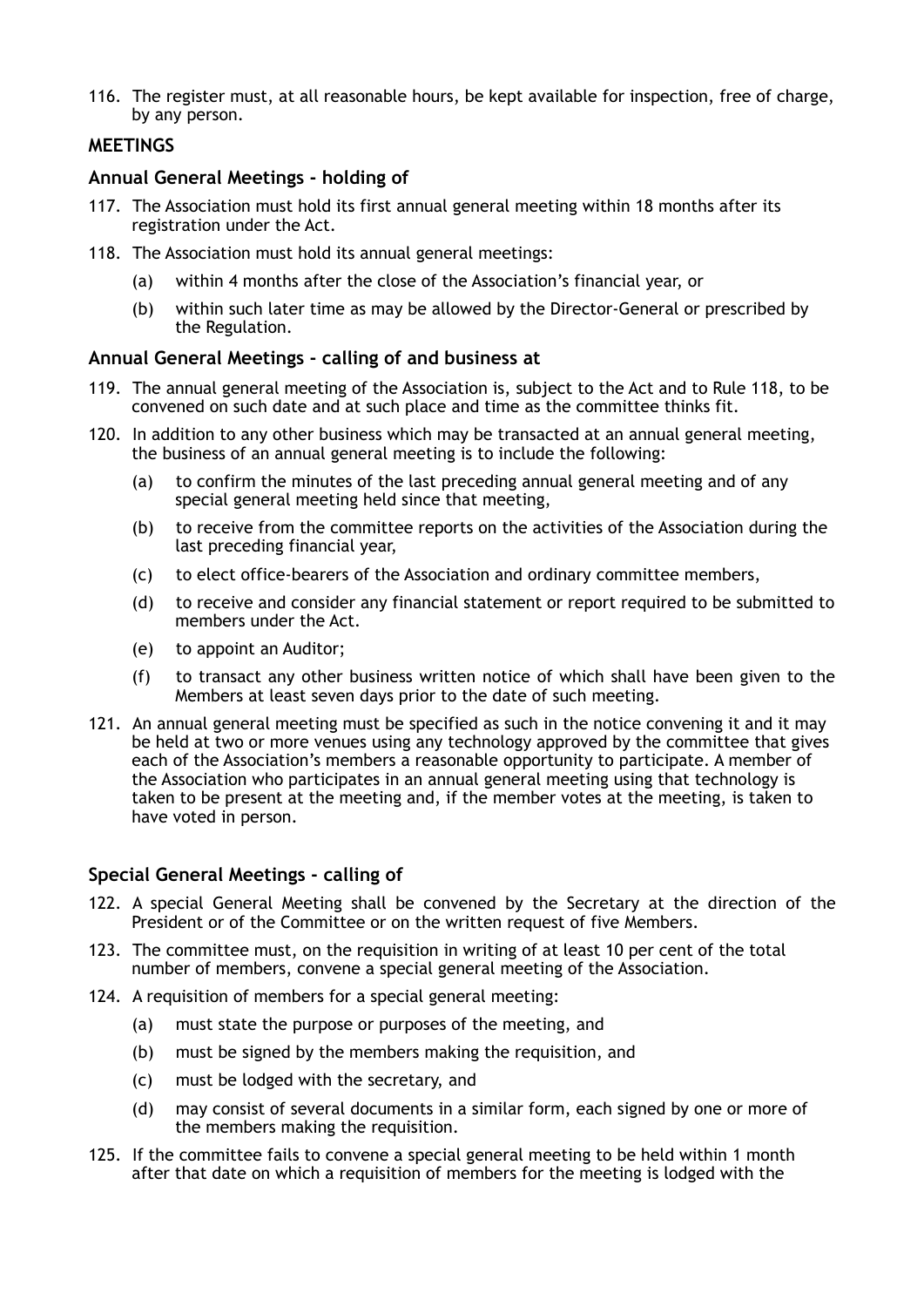secretary, any one or more of the members who made the requisition may convene a special general meeting to be held not later than 3 months after that date.

126. A special general meeting convened by a member or members as referred to in Rule 125 must be convened as nearly as is practicable in the same manner as general meetings are convened by the committee.

#### **General Meeting of Members**

- 127. An ordinary General Meeting of the Association shall be held upon such day and at such time and at such place as the Members at their preceding meeting shall determine or if not so determined as shall be convened pursuant to the Constitution.
- 128. The business of an ordinary General Meeting shall be:
	- (a) to note apologies for non-attendance;
	- (b) to confirm the Minutes of the preceding ordinary General Meeting;
	- (c) to transact business arising out of such Minutes;
	- (d) to receive the reports of the Committee, the Secretary and the Treasurer and any other such reports as may be required to be given;
	- (e) to receive the reports of Sub-Committees;
	- (f) to elect new Members;
	- (g) to consider and deal with business deferred from the previous meeting;
	- (h) to consider and deal with motions of which due notice has been given;
	- (i) to consider and deal with correspondence received since the previous General Meeting;
	- (j) to receive notices of motions;
	- (k) to consider and deal with motions of which notice has not been given;
	- (l) to hear through the Chairman's answers to questions from Members and where appropriate, to deal with the subject matter thereof;
- 129. Except if the nature of the business proposed to be dealt with at a general meeting requires a special resolution of the Association, the secretary must, at least seven days before the date fixed for the holding of the general meeting, give a notice to each member specifying the place, date and time of the meeting and the nature of the business proposed to be transacted at the meeting. The signature to any such notice may be written, stamped, impressed, typed or printed. Every such Meeting shall commence not later than 8.00 p.m.
- 130. If the nature of the business proposed to be dealt with at a general meeting requires a special resolution of the Association, the secretary must, at least 21 days before the date fixed for the holding of the general meeting, cause notice to be given to each member specifying, in addition to the matter required under Rule 129, the intention to propose the resolution as a special resolution.
- 131. No business other than that specified in the notice convening a general meeting is to be transacted at the meeting except, in the case of an annual general meeting, business which may be transacted under Rule 120.
- 132. A member desiring to bring any business before a general meeting may give notice in writing of that business to the secretary who must include that business in the next notice calling a general meeting given after receipt of the notice from the member.
- 133. Notice of a General Meeting shall be deemed to have been given to each Member if it is published in the Association's Newsletter or Journal provided that such publication is made and despatched to the Members at least 14 days prior to such meeting. Provided that with the sanction of a General Meeting one notice containing the particulars required by Rule 129 in respect of each General Meeting to be held during the Financial Year may be sent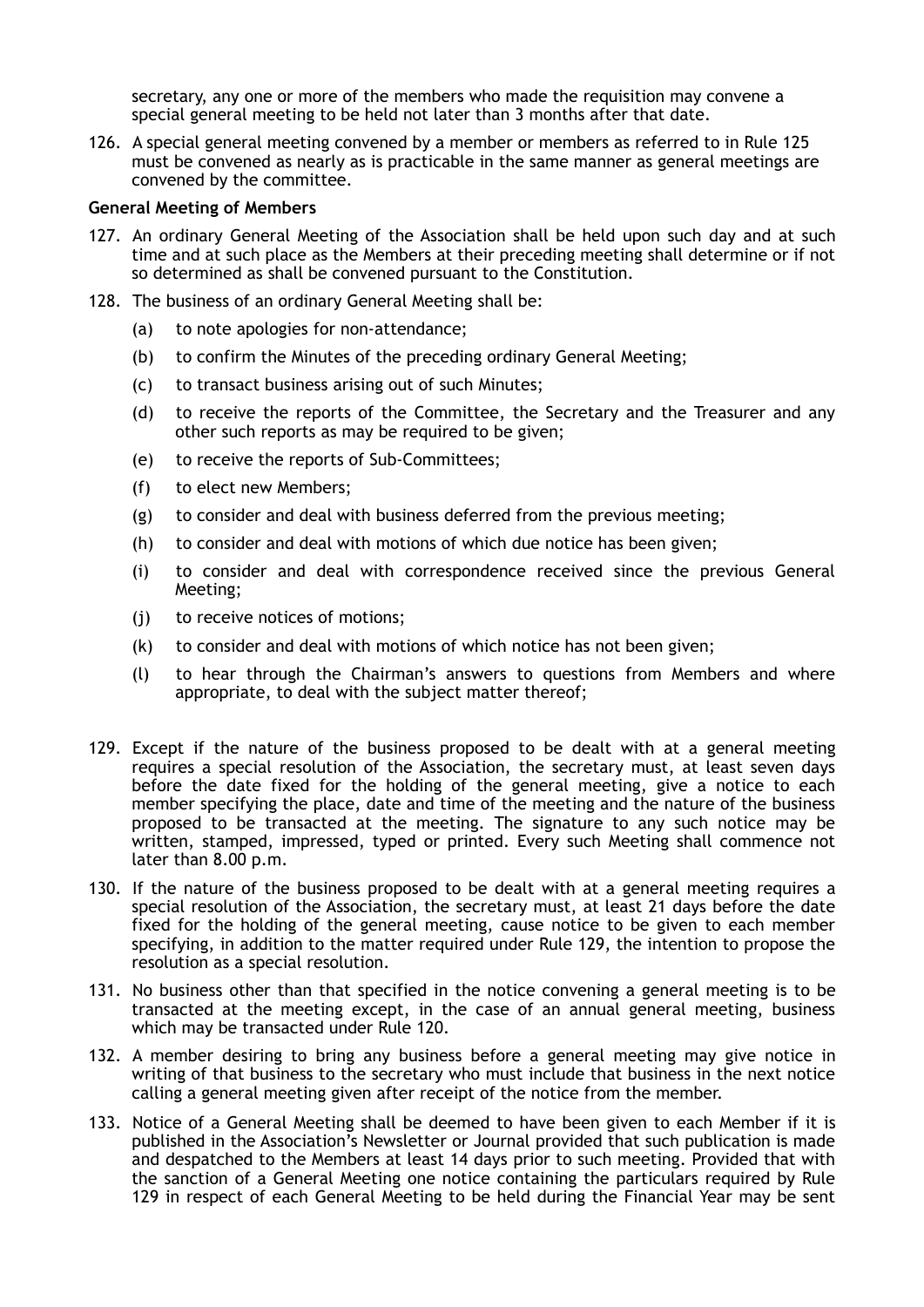within the time aforesaid to the Members in the month of July each year or at such other time of the Financial Year in respect of future General Meetings in that year as a General Meeting may direct. Provided further that a copy of a notice of a motion received in writing from a Member shall be sent by the Secretary to each Member within the time aforesaid of the General Meeting at which the same is to be dealt with. A notice sent to one of a Dual Membership shall be deemed for all purposes to have been notice given to each of such Members.

- 134. The accidental omission to give notice to a Member or if a Member shall fail to receive a notice sent as aforesaid, shall not invalidate a General Meeting.
- 135. A general meeting or a special general meeting may be held at two or more venues using any technology approved by the committee that gives each of the association's members a reasonable opportunity to participate. A member of the association who participates in a general meeting or special general meeting using that technology is taken to be present at the meeting and, if that member votes at the meeting, is taken to have voted in person.

#### **Quorum for General Meetings**

- 136. No item of business is to be transacted at a general meeting unless a quorum of members entitled under this constitution to vote is present during the time the meeting is considering that item.
- 137. Five members present (being members entitled under this constitution to vote at a general meeting) constitute a quorum for the transaction of the business of a general meeting.
- 138. If within half an hour after the appointed time for the commencement of a general meeting a quorum is not present, the meeting:
	- (a) if convened on the requisition of members, is to be dissolved, and
	- (b) in any other case, is to stand adjourned to the same day in the following week at the same time and (unless another place is specified at the time of the adjournment by the person presiding at the meeting or communicated by written notice to members given before the day to which the meeting is adjourned) at the same place.
- 139. If at the adjourned meeting a quorum is not present within half an hour after the time appointed for the commencement of the meeting, the members present (being at least 3) are to constitute a quorum.

#### **Presiding Member**

- 140. The president or, in the president's absence, the vice-president, is to preside as chairperson at each general meeting of the Association.
- 141. If the president and the vice-president are absent or unwilling to act, the members present must elect one of their number to preside as chairperson at the meeting.

#### **Adjournment**

- 142. The chairperson of a general meeting at which a quorum is present may, with the consent of the majority of members present at the meeting, adjourn the meeting from time to time and place to place, but no business is to be transacted at an adjourned meeting other than the business left unfinished at the meeting at which the adjournment took place.
- 143. If a general meeting is adjourned for 14 days or more, the secretary must give written or oral notice of the adjourned meeting to each member of the Association stating the place, date and time of the meeting and the nature of the business to be transacted at the meeting.
- 144. Except as provided in Rules 142 and 143, notice of an adjournment of a general meeting or of the business to be transacted at an adjourned meeting is not required to be given.
- 145. If at a General Meeting or at a Committee or Sub-Committee meeting a quorum shall not be present after the lapse of fifteen minutes from the appointed time thereof, the Meeting shall thereupon lapse.
- 146. A General Meeting of Members or a meeting of Members of a Committee or of a Sub-Committee shall have the power to adjourn its proceedings from time to time for any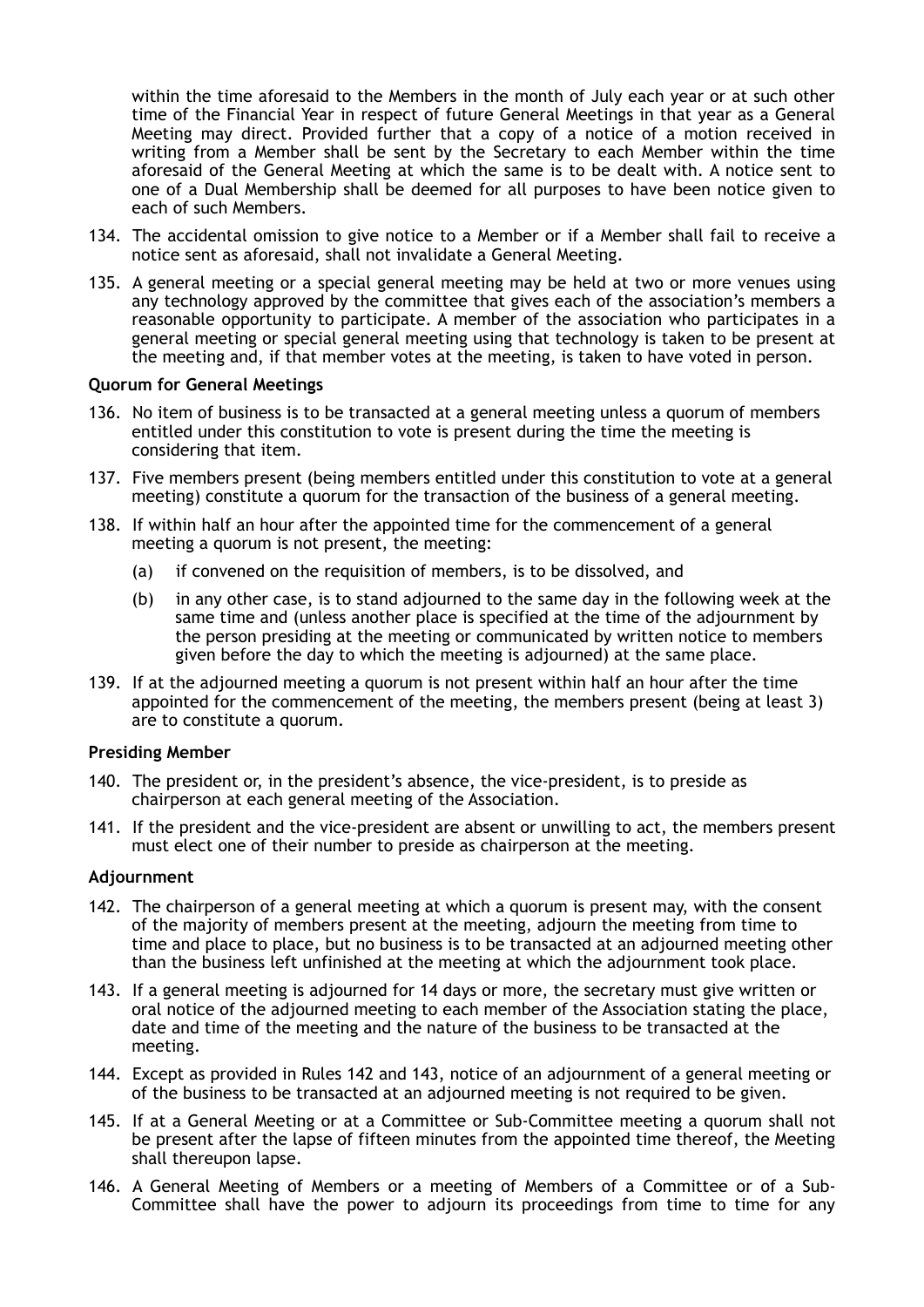period not exceeding at any one time, one month.

### **Making of Decisions**

- 147. A question arising at a general meeting of the Association is to be determined by either:
	- (a) a show of hands, or
	- (b) if on the motion of the chairperson or if 5 or more members present at the meeting decide that the question should be determined by a written ballot—a written ballot.
- 148. If the question is to be determined by a show of hands, a declaration by the chairperson that a resolution has, on a show of hands, been carried or carried unanimously or carried by a particular majority or lost, or an entry to that effect in the minute book of the Association, is evidence of the fact without proof of the number or proportion of the votes recorded in favour of or against that resolution.
- 149. If the question is to be determined by a written ballot, the ballot is to be conducted in accordance with the directions of the chairperson.

### **Voting**

- 150. On any question arising at a general meeting of the Association a member has one vote only.
- 151. In the case of an equality of votes on a question at a general meeting, the chairperson of the meeting is entitled to exercise a second or casting vote.
- 152. A member is not entitled to vote at any general meeting of the Association unless all money due and payable by the member to the Association has been paid.
- 153. A member is not entitled to vote at any general meeting of the Association if the member is under 18 years of age.
- 154. At meetings of Members or of the Committee or of a Sub-Committee the mode of voting shall in the first instance be by a show of hands, or if required by any Member by an actual division or by ballot and the Chairman shall have an ordinary and in the case of equality also a casting vote and all questions shall be decided by the majority of votes of the Members voting in person at any such meeting provided that on a resolution relating to the election of the Office Bearers or of the Members of the Committee or relating to the expulsion of Members, the foregoing shall not apply and in lieu thereof votes shall be taken in accordance with the relevant Rules of the Constitution.

#### **Proxy Votes not permitted**

155. Proxy voting must not be undertaken at or in respect of a general meeting.

## **PROCEDURE AT MEETINGS**

156. The Chairman of a General Meeting or of the Committee or of a Sub-Committee:

- (a) shall conduct the meeting in accordance with the Rules governing any such meeting and with the law and accepted practice relating thereof;
- (b) shall make himself familiar with such Rules and the law and accepted practice relating thereof;
- (c) shall be bound by the Rules and Regulations made pursuant thereto and shall ensure that the meeting at all times conforms thereto and shall administer the same fairly and impartially;
- (d) shall at all times endeavour to be concise in his statements to the meeting and be fair when summing up points at issue or as have been or are the subject of debate and to speak clearly so as to be heard by the Members;
- (e) provided that a quorum is then present or if not, then as soon as a quorum is present within the allowed time, shall declare the meeting open at the hour appointed;
- (f) if a quorum is not present as aforesaid, or if during the meeting there shall cease to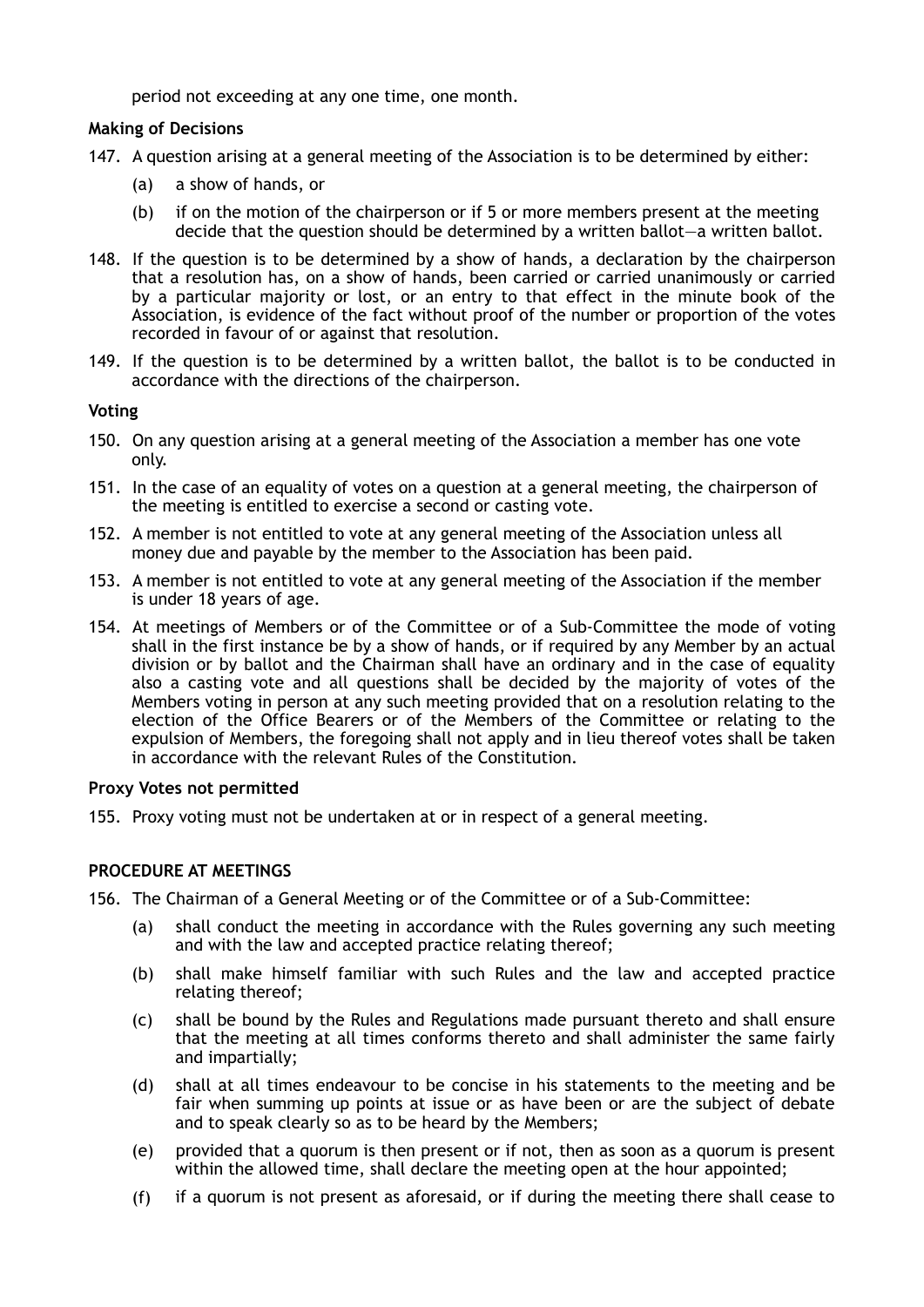be a quorum, shall adjourn the meeting or declare that it has lapsed as may be required by the Rules or Regulations;

- (g) shall introduce the items of business in the order set out in the notice convening the meeting or as prescribed by the Rules and shall not change such order without the approval of a resolution of the Members present pursuant to a motion specifying the change required in such order;
- (h) shall close the meeting promptly at the completion of the business to be transacted thereat, or unless the Members shall otherwise determine, at the time appointed;
- (i) shall not be entitled to take the Chair upon his late arrival at a meeting if some other person has been elected Chairman, due to his absence unless such Chairman as an act of courtesy, resigns from such position;
- (j) shall not be required to accept a motion of no confidence in the Chair or that the Chairman leave the Chair provided that, except when the President is in the Chair, a Member may move that a Member who shall be named and who shall consent thereto take the Chair for the meeting, and if carried, the Chairman shall forthwith vacate the Chair and such Member shall become the Chairman for the remainder of the meeting; a Member may propose or second himself as Chairman and may vote for himself;
- (k) shall call upon a Member by his name to speak and shall alone determine the order of speakers;
- (l) shall not permit discussion of any subject matter unless there is a motion thereon before the meeting and shall forthwith terminate all irrelevant discussion;
- (m) shall ensure that the decision of the meeting is properly ascertained in respect of any question before it and subject to the Rules shall give to the Members sufficient opportunity to express their opposing views;
- (n) shall determine whether a motion or an amendment thereof falls within the terms of the notice of the meeting or of a written Notice of Motion, and shall not rule out of order a Motion which is within the competence of the meeting when all the conditions incidental to the submission of the matter to the meeting have been observed;
- (o) if a poll is demanded may determine the time and manner of taking it and if it is not possible to take such poll during the course of the meeting, may adjourn the meeting for such purpose and may order a poll to be taken although the meeting desires voting by a show of hands;
- (p) shall enter or cause to be entered in the Minute Book the result of a poll and such entry shall be prima facie evidence of the result thereof;
- (q) where the voting is by show of hands, may require another vote although he has previously declared the result.
- 157. A Member present at a meeting:
	- (a) shall not address a meeting without first being called upon so to do by the Chairman;
	- (b) desirous of moving a motion or an amendment to a motion or of taking part in discussion shall rise and when called upon to speak shall address the meeting through the Chairman;
	- (c) proposing a motion or an amendment to a motion, shall state its nature before so addressing the meeting;
	- (d) shall resume his seat immediately upon the conclusion of his remarks or if the Chairman rises or proceeds to speak or when called upon by the Chairman so to do;
	- (e) shall not discuss or challenge a decision of the Chairman on a point of order and shall not move a motion of disagreement with, or which would have the effect of altering any such decision;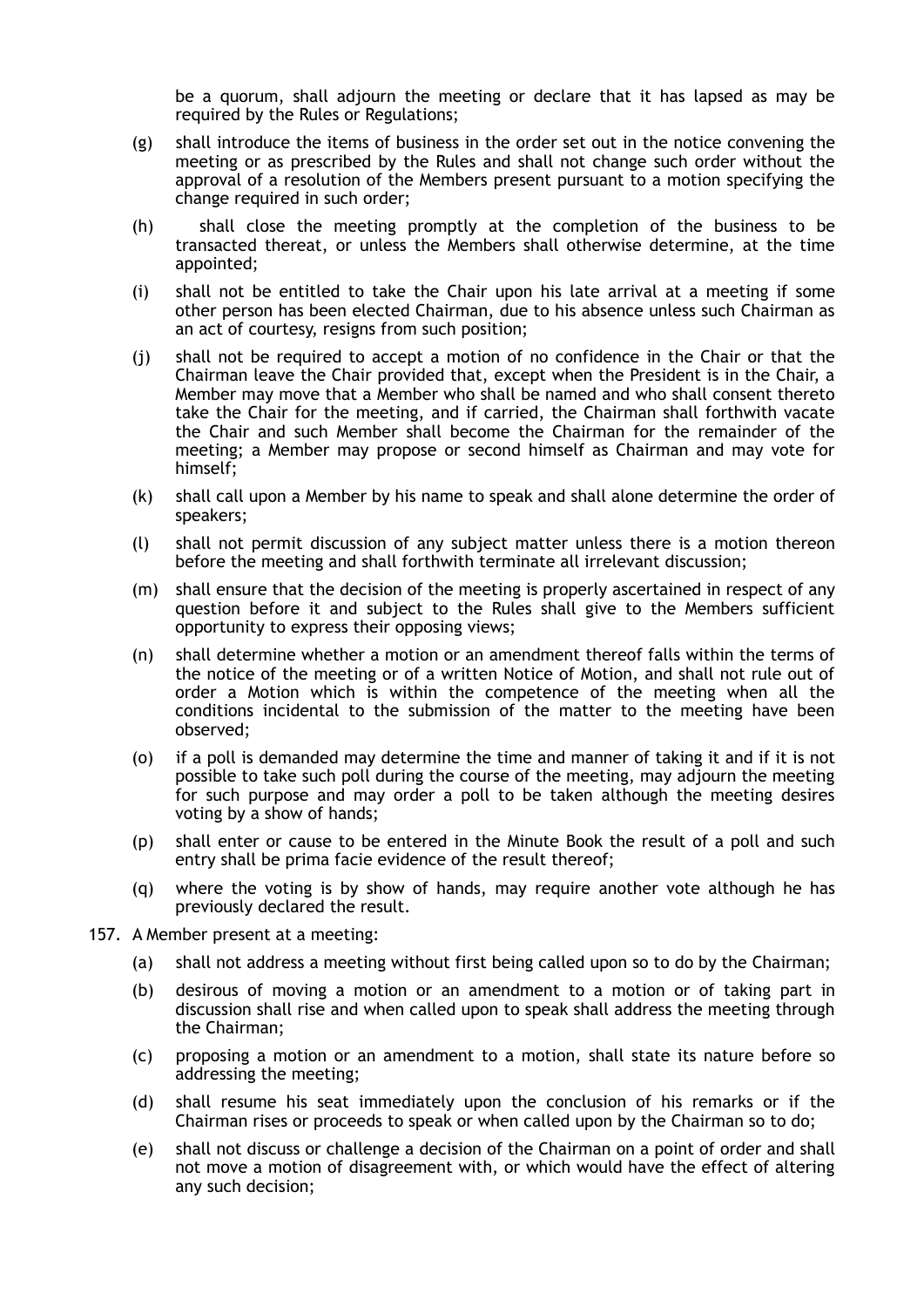- (f) shall not interrupt a speaker unless moving a motion on a point of order whereupon the speaker shall resume his seat whilst the Member so moving is heard and the point of order determined whereupon if the decision is in his favour, the speaker may proceed with his subject;
- (g) may at any time rise and address the Chairman on a point of order, but shall at once state so and confine his remarks to the point of order raised; a point of order shall be taken immediately it is raised;
- (h) shall not speak more than once on a motion, except the mover thereof.
- (i) Motions shall be moved in the order in which the notices thereof have been received and shall not be proceeded with in the absence of the Member giving such notice unless he has authorised some other Member to move it on his behalf.
- (j) A motion may be moved or seconded by the Chairman or by a Member.
- (k) Upon a motion being moved and seconded, the Chairman shall allow debate thereon as prescribed by the Rules and at the close of such debate shall put the motion to the meeting.
- (l) Shall become a resolution of the meeting and recorded accordingly.
- (m) The mover or seconder of a motion may not move or second an amendment to it, but shall be entitled to speak upon any amendment and to vote in favour of it.
- (n) When notice of a motion has been given in writing, an amendment thereto shall not be moved unless notice of such amendment has been given in writing. Provided that the meeting by a resolution passed by a simple majority of the Members voting in person thereat may consent to a motion of amendment moved verbally at the meeting.
- (o) A motion for amendment shall not be accepted by the Chairman which is or tends to be or would have the effect of being a negative of the motion intended to be amended.
- (p) A second or subsequent motion of amendment to an original motion shall not be moved until the previous motion of amendment has been dealt with by the meeting.
- (q) If a motion or subsequent motions for amendment shall be carried, the original motion as amended shall then be debated and thereafter put to the vote of the Members.
- (r) The mover of a motion of amendment shall not have the right to reply after the debate thereon.
- (s) A motion for amendment shall be put to the meeting before the original motion is put.
- (t) Motions for amendment shall be taken in the order in which they affect the terms of the original motion, and an amendment shall not be allowed in respect of those parts of the original motion which have already been carried.
- (u) Except when another Member is speaking, a Member who has not moved or seconded or spoken on a motion then before the meeting or on a proposed amendment thereto, may move at any time that the meeting proceed to the next business and such motion shall not be amended but shall be immediately put to the vote without speech or discussion. If carried the matter then before the meeting shall be disposed of for that meeting and the meeting shall proceed to the next business. If not carried, the meeting shall deal with the original motion provided that a Member as aforesaid may again move a similar motion. The business so shelved may be brought up again at another meeting on due notice being given in accordance with the Rules.
- 158. Subject always to the Constitution, Members In General Meeting by resolution passed by a simple majority and voting in person may make regulations and may from time to time amend such Rules by variation, deletion or addition as they shall think fit in respect of: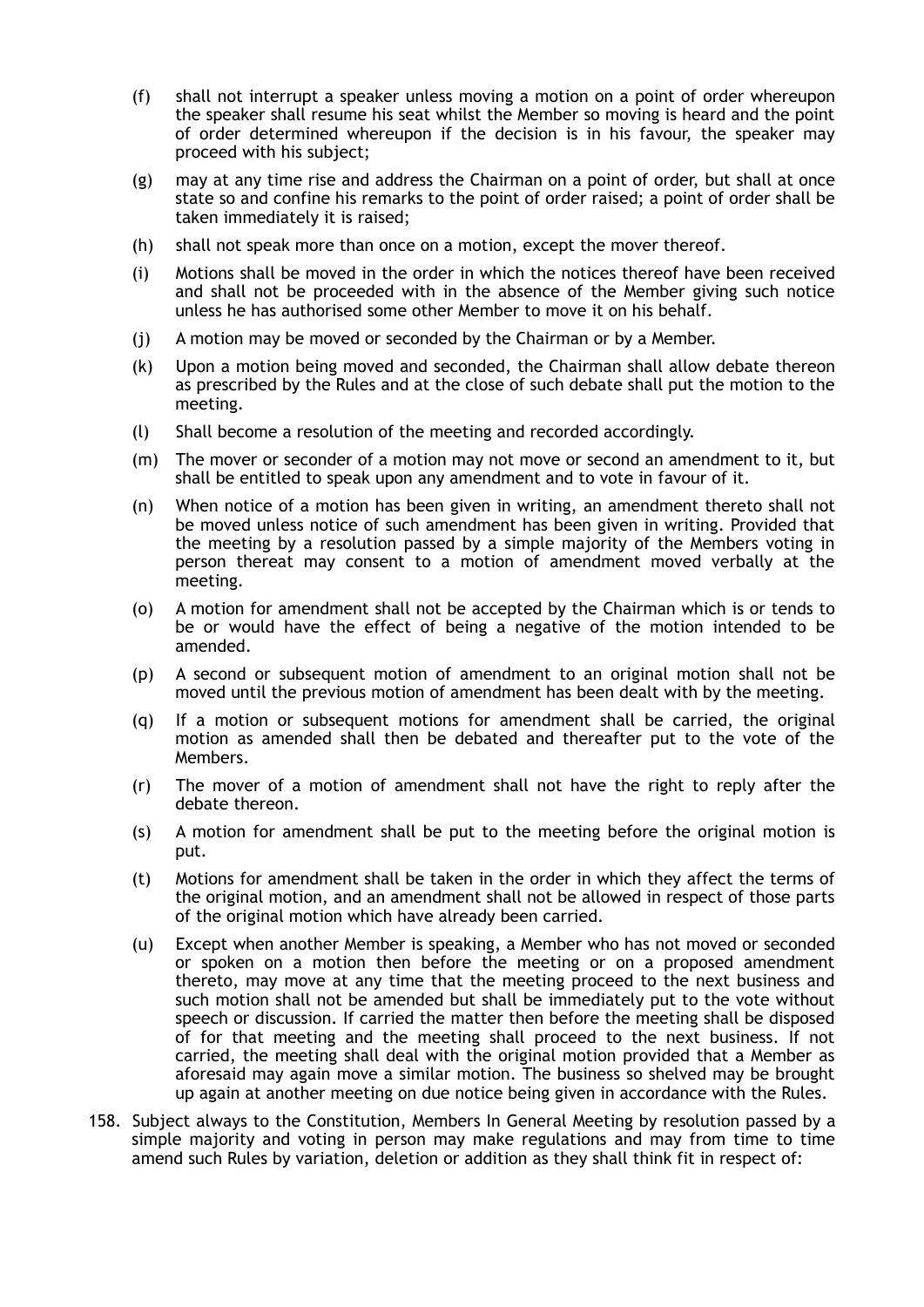- (a) nominations of Members;
- (b) the conducting of ballots;
- (c) the holding and conducting of Shows and exhibitions by the Association;
- (d) the granting of awards and prizes at such Shows or exhibitions;
- (e) the manner and procedure dealing with protests and objections made at Shows or exhibitions;
- (f) Meetings of Members and of Committees;
- (g) the publication of a Newsletter or Journal.
- 159. The Rules shall be read and construed subject to the provisions for the time being of the Constitution and of the Rules of the DOGS NSW.

#### **MISCELLANEOUS**

#### **Insurance**

160. The Association may effect and maintain insurance.

#### **Funds - Source**

- 161. The funds of the Association are to be derived from entrance fees and annual subscriptions of members, donations, interest and, subject to any resolution passed by the Association in general meeting, such other sources as the committee determines.
- 162. All money received by the Association must be deposited as soon as practicable and without deduction to the credit of the Association's bank or other authorised deposittaking institution account.
- 163. The Association may if required, as soon as practicable after receiving any money, issue an appropriate receipt.

#### **Funds - Management**

- 164. Subject to any resolution passed by the Association in general meeting, the funds of the Association are to be used in pursuance of the objects of the Association in such manner as the committee determines.
- 165. All cheques, drafts, bills of exchange, promissory notes and other negotiable instruments must be signed by any two of the President, the Secretary or the Treasurer.

#### **Show Secretary**

166. The Members may appoint a Show Secretary and his duties shall be determined by the Members in General Meeting. Provided that the Show Secretary shall keep in lieu of the Secretary the Register and records requested to be kept pursuant to Rules 101 (f) and (g) respectively.

#### **Publicity Officer**

167. The Members may appoint a Publicity Officer who shall adopt the editorial policy of DOGS NSW and his duties shall be determined by the Members in General Meeting.

#### **Audit and Auditor**

- 168. The Members at the Annual General Meeting shall appoint each year a duly qualified Auditor to be the Auditor of the Association and a person so appointed shall hold that office until the next Annual General Meeting. A casual vacancy occurring in the position of Auditor shall be filled by the Committee.
- 169. Notice of the nomination of any person other than a Retiring Auditor for appointment as Auditor shall be given to the Members not less than fourteen days before the Annual General Meeting at which the appointment of Auditor is to be made.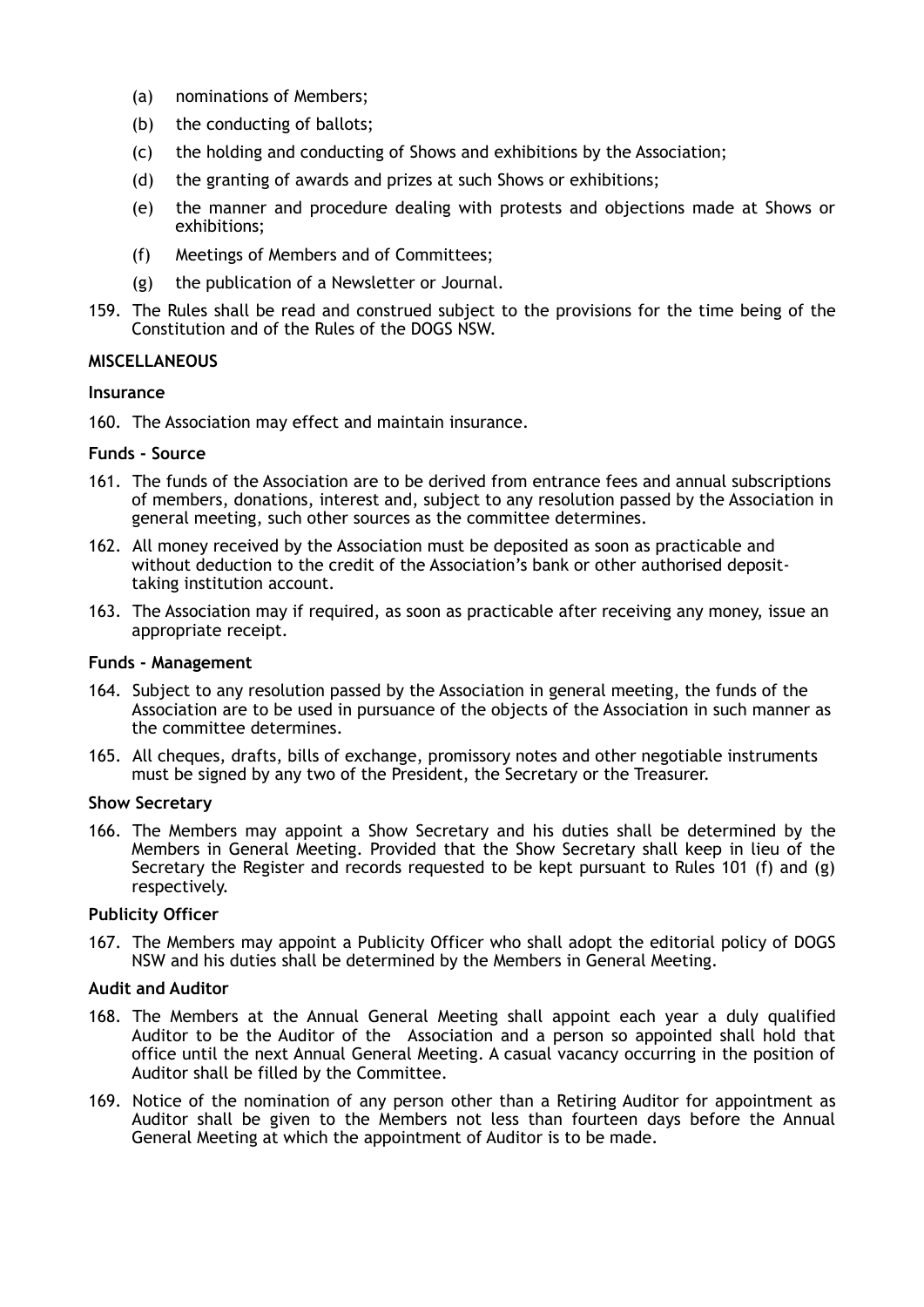- 170. A person shall not be appointed or act as Auditor of the Association:
	- (a) if he is not a registered Auditor as defined by the Companies Act, 1961, of the State of New South Wales;
	- (b) if he is an Office Bearer or a Member of the Committee or a Member of the Association.

#### **Patron**

171. The Members at the Annual General Meeting may elect until otherwise determined by them not more than two persons to be Patrons of the Association who shall hold that Office until the close of the next succeeding Annual General Meeting. A Patron shall be entitled to attend a General Meeting of the Association and by invitation of the President to address the Members thereat, but unless he is a Member he shall not be entitled to enter into debate on any matter before the meeting or vote thereat.

#### **Association Journal**

172. The Members in General Meeting by a resolution passed by a simple majority of those voting in person thereat may authorise the publication of an Association Journal under such name and subject to such terms and conditions and containing such subject matters as the Members may determine as aforesaid from time to time.

#### **Shows**

173. The Association may conduct from time to time (either alone or in conjunction with another Association or Body) in accordance with the Rules and Regulations for the time being in force of DOGS NSW, exhibitions and shows.

#### **Judges**

174. The Members in General Meeting by a resolution passed by a simple majority of those voting in person thereat shall elect Judges from amongst the persons for the time being enrolled on the Judges' Panels kept or who may be approved of by DOGS NSW who may be invited to officiate as such at exhibitions or shows conducted as aforesaid. At least one month's notice shall be given to the Members of the intention to elect Judges at such General Meetings and the notice shall specify the Shows for which such Judges are to be appointed.

#### **Change of Name, Objects and Constitution**

175. An application to the Director-General for registration of a change in the Association's name, objects or constitution in accordance with section 10 of the Act is to be made by the public officer or a committee member.

#### **Alterations to Constitution**

- 176. An amendment of or an addition to the Rules shall not be made except by a special resolution passed at a General Meeting by a majority of not less than three-fourths of the Members voting in person thereat.
- 177. Notice of a proposed amendment of or addition to the Rules shall be posted by the Secretary to each Member in accordance with Rule 130.
- 178. An amendment to any such proposal (except to the wording and not the substance thereof) shall not be entertained unless notice thereof shall have been given in writing to the Secretary at least fourteen days before such meeting and the consent of DOGS NSW as aforesaid is first obtained to such amendment. The Secretary shall give notice to each Member of any such amendment forthwith upon receipt of such consent.

#### **Custody of Books etc**

179. Except as otherwise provided by this constitution, the public officer must keep in his or her custody or under his or her control all records, books and other documents relating to the Association.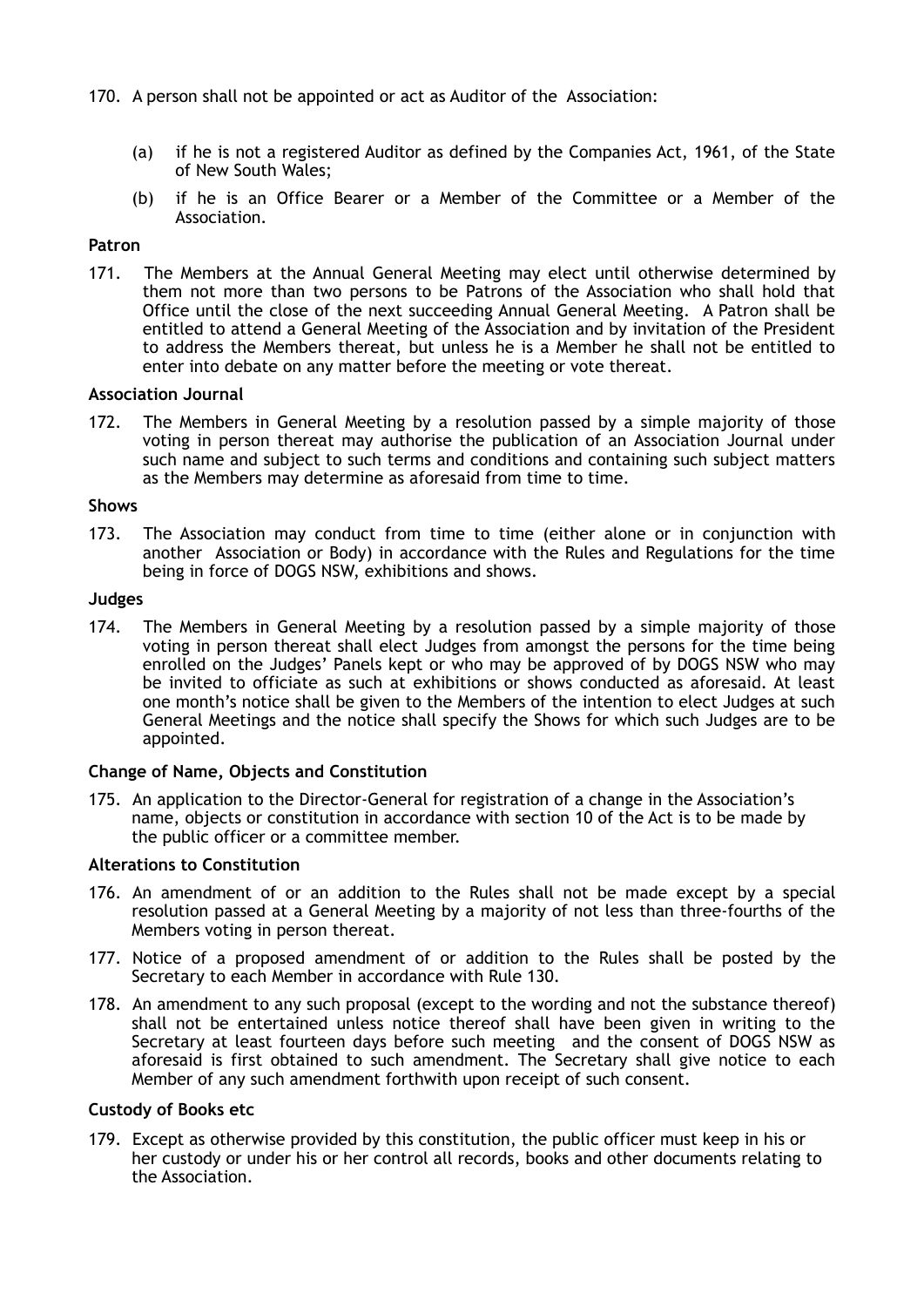### **Inspection of Books etc**

- 180. The following documents must be open to inspection, free of charge, by a member of the Association at any reasonable hour:
	- (a) records, books and other financial documents of the Association,
	- (b) this constitution,
	- (c) minutes of all committee meetings and general meetings of the Association.
- 181. A member of the Association may obtain a copy of any of the documents referred to in Rule 180 on payment of a fee of not more than \$1 for each page copied.

#### **Lodgement of Documents**

- 182. The Public Officer must lodge the following documents with the Director General:
	- (a) a summary in the approved form of the Association's financial affairs for the previous financial year;
		- (i) the Association's financial statements for that year
		- (ii) the auditor's report for those statements
		- (iii) a document setting out the terms of any resolution passed at the Association's annual general meeting in connection with the documents referred to in Rule 182 (i) and (ii) above.
	- (b) the documents must be lodged within one (1) month of the annual general meeting of the current financial year;
		- (i) the prescribed fee must be paid
		- (ii) the documents are taken not to be lodged if the prescribed fee is not paid
- 183. A member of the Association may obtain a copy of any of the documents referred to in Rule 182 on payment of a fee of not more than \$1 for each page copied.

#### **Execution of Documents**

184. The Association may execute a document without using a common seal if the document is signed by two (2) of its authorised signatories.

#### **Service of Notices**

- 185. For the purpose of this constitution, a notice may be served on or given to a person:
	- (a) by delivering it to the person personally, or
	- (b) by sending it by pre-paid post to the address of the person, or
	- (c) by sending it by some form of electronic transmission to an address specified by the person for giving or serving the notice.
- 186. For the purpose of this constitution, a notice is taken, unless the contrary is proved, to have been given or served:
	- (a) in the case of a notice given or served personally, on the date on which it is received by the addressee, and
	- (b) in the case of a notice sent by pre-paid post, on the date when it would have been delivered in the ordinary course of post, and
	- (c) in the case of a notice sent by some form of electronic transmission, on the date it was sent or, if the machine from which the transmission was sent produces a report indicating that the notice was sent on a later date, on that date.